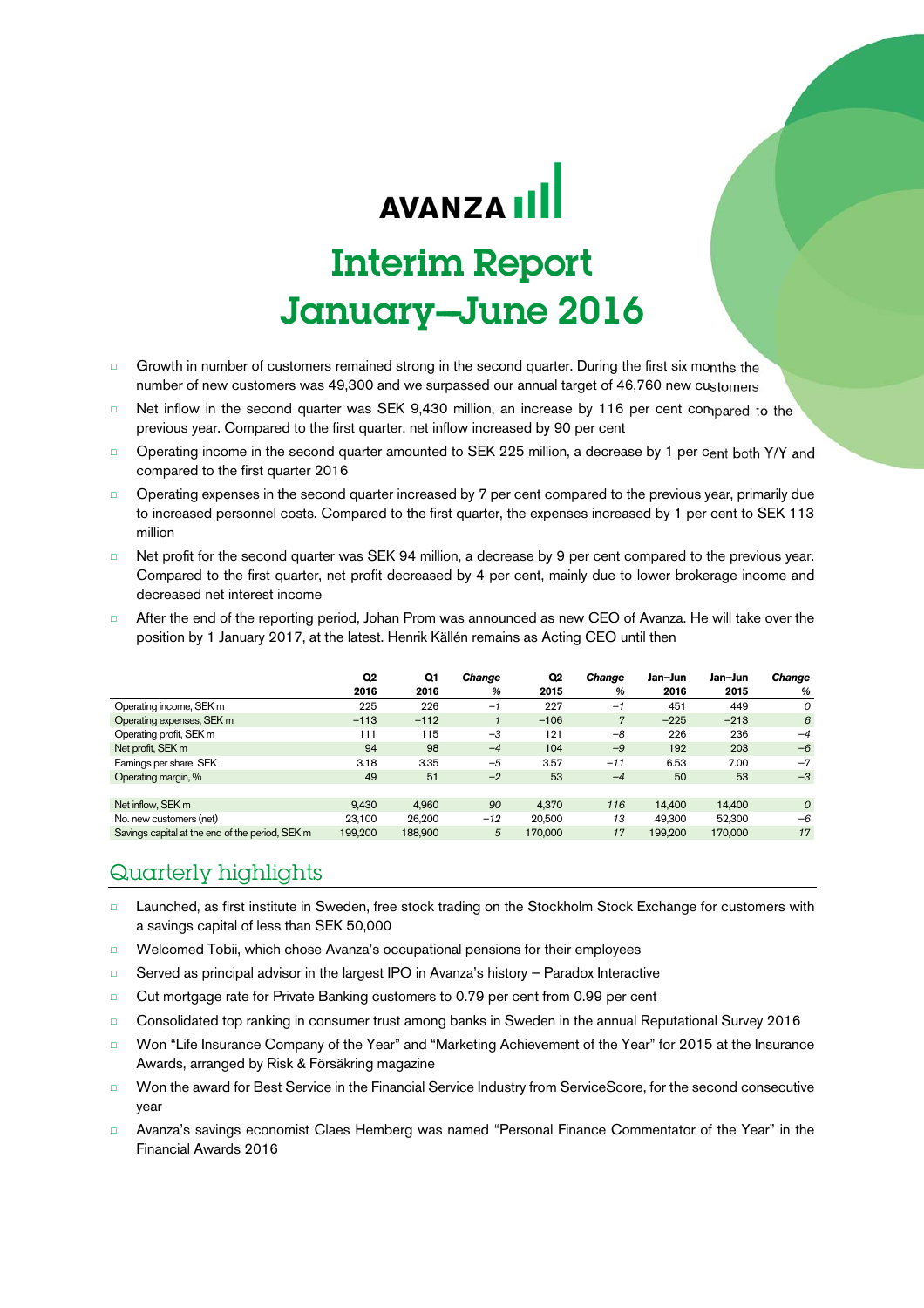## Avanza in brief

### **This is Avanza**

Avanza was founded in 1999 and has since grown from a small company, dealing solely in online stock broking, into a digital bank and life insurance company challenging the major banks and insurance companies. Avanza is driving the longterm development of new financial products and services on the Swedish savings market – a market with considerable growth potential.

Avanza offers leading digital services for savings with the market's broadest range of savings products, simple decisionmaking tools and a strong occupational pension offering. Customers are offered cost-effective ways to save without fixed account charges in Swedish and foreign securities, currency and savings accounts. Avanza primarily targets private savers in Sweden, but also offers services for professional traders and corporate customers, such as small businesses, banks and asset managers.

Avanza is covered by the state deposit guarantee and supervised by the Swedish Financial Supervisory Authority. The Parent Company Avanza Bank Holding AB (publ) is listed on Nasdaq Stockholm Mid Cap (short name AZA).

For more information about Avanza, see avanza.se and avanza.com.



### **Our vision & business model**

Avanza wants to create a better future for millions of people. We do so by offering the best savings alternatives and at the same time providing guidance and education to help customers increase their savings knowledge and make sound investment decisions. Our promise to customers is that they can get a better return on their savings with us than with any other bank. Through a better, less expensive and simpler offering, we want to create a world-class customer experience. To fulfil our promise to customers and at the same time create value for shareholders, we have a business model based on the law of large numbers. Strong customer growth, combined with the market's lowest cost to savings capital ratio, generates higher long-term operating income. Cost effectiveness and economies of scale are achieved through continuous development, digitisation and internal efficiencies. This also reduces operational risks and increases stability.

### **Our long-term targets**

Satisfied customers:

Sweden's most satisfied savers according to SKI's (Swedish Quality Index) annual award

Satisfied shareholders:

- □ Market share of at least 7 per cent of the total net inflow to the Swedish savings market
- □ Annual customer growth of at least 10 per cent of the customer base at the beginning of the year
- □ Dividend shall amount to at least 70 per cent of the profit of the year
- □ Cost increase shall not exceed the income growth

Satisfied employees:

□ NPS (Net Promoter Score) over 40

|                                                             | Q <sub>2</sub> | Q1      | Q4      | Q3      | Q <sub>2</sub> | Q1      | Q4      | Q3 <sup>2</sup> | Q <sub>2</sub> |
|-------------------------------------------------------------|----------------|---------|---------|---------|----------------|---------|---------|-----------------|----------------|
| <b>Quarterly overview</b>                                   | 2016           | 2016    | 2015    | 2015    | 2015           | 2015    | 2014    | 2014            | 2014           |
| Operating income, SEK m <sup>1)</sup>                       | 225            | 226     | 253     | 203     | 227            | 222     | 190     | 163             | 161            |
| Operating profit, SEK m                                     | 111            | 115     | 140     | 108     | 121            | 115     | 82      | 71              | 67             |
| Operating margin, % <sup>1)</sup>                           | 49             | 51      | 55      | 53      | 53             | 52      | 43      | 44              | 42             |
| Earnings per share, SEK                                     | 3.18           | 3.35    | 4.03    | 3.19    | 3.57           | 3.43    | 2.36    | 2.10            | 1.92           |
| Shareholders' equity per share, SEK                         | 36.64          | 41.71   | 38.37   | 34.33   | 30.97          | 24.65   | 28.22   | 25.85           | 23.67          |
| Return on shareholders' equity, %                           | 8              | 8       | 11      | 10      | 13             | 13      | 9       | 8               | $\overline{7}$ |
|                                                             |                |         |         |         |                |         |         |                 |                |
| Net inflow, SEK m                                           | 9.430          | 4.960   | 5.790   | 5.010   | 4.370          | 10,000  | 5.940   | 4.560           | 4.040          |
| No. new customers (net)                                     | 23.100         | 26,200  | 23.700  | 20.400  | 20.500         | 31.800  | 15.900  | 12.800          | 11,500         |
| No. customers at the end of the period                      | 516,900        | 493.800 | 467.600 | 443.900 | 423.500        | 403.000 | 371.200 | 355,300         | 342,500        |
| Savings capital at the end of the period, SEK m             | 199.200        | 188.900 | 191.600 | 170.700 | 170.000        | 168.200 | 141.900 | 133.400         | 130.100        |
| Income to savings capital ratio, annualised, %1)            | 0.46           | 0.48    | 0.56    | 0.48    | 0.54           | 0.57    | 0.55    | 0.49            | 0.51           |
| Costs to savings capital ratio, annualised, % <sup>1)</sup> | 0.23           | 0.24    | 0.25    | 0.22    | 0.25           | 0.28    | 0.31    | 0.28            | 0.30           |

1) As of 2016, the deposit guarantee fee and the resolution fee are reported as interest expenses and has therefore been transferred from other operating expenses to net interest income. Historical numbers have been adjusted.

2) Operating profit in the third quarter of 2014 was burdened by provisions of SEK 8 million concerning VAT referring to 2010–2012.

Numbers in the parentheses refer to the corresponding period or date in previous year unless otherwise is stated.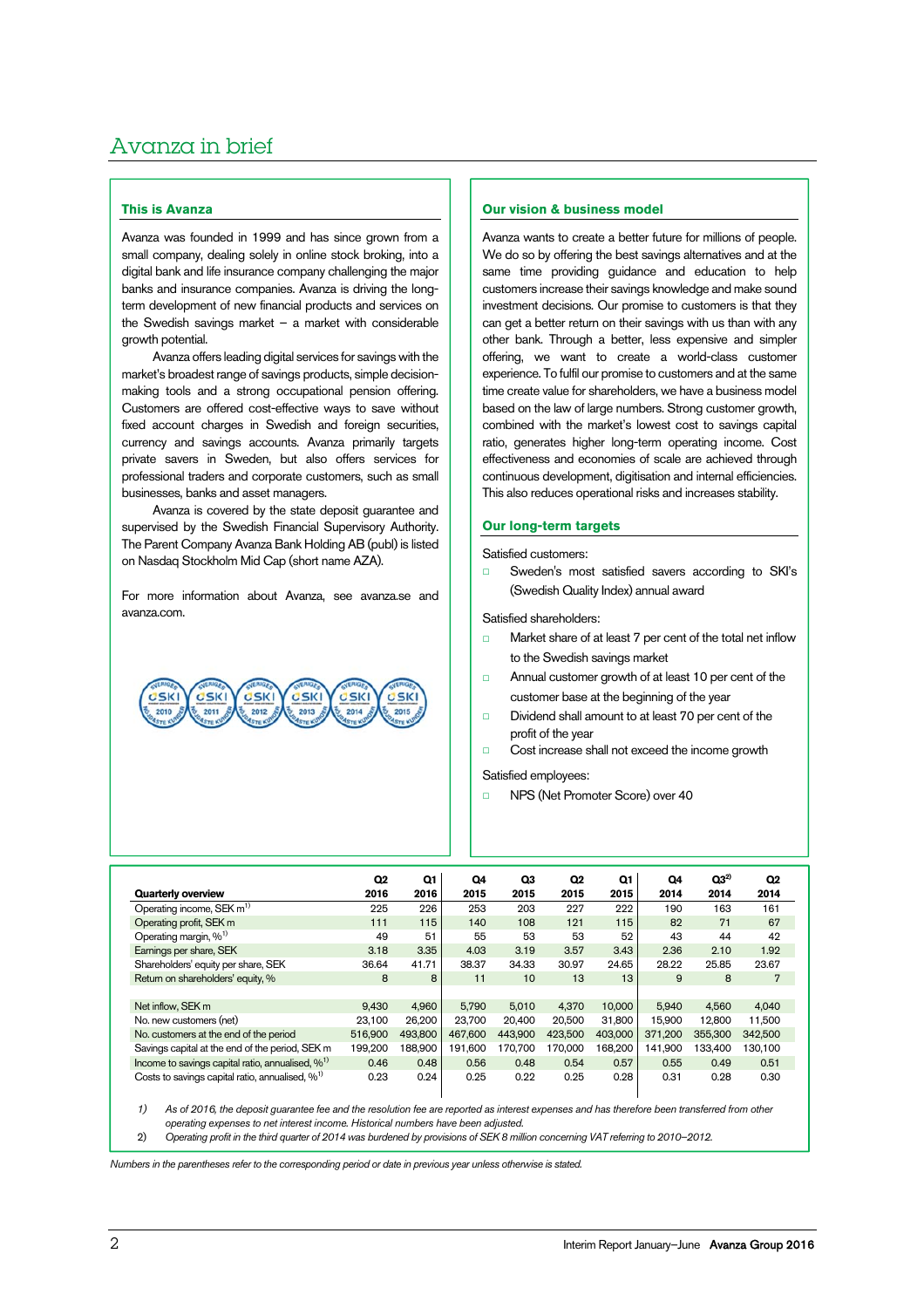### Comments of the CEO

### **Strong customer growth and high trading activity despite market turmoil**

Growth prospects were challenging during the first-half-year. The Stockholm Stock Exchange continued downward in the second quarter due to uncertainty before and after the Brexit referendum. Volatility generally decreased, though not in the second half of June in connection with the referendum. Market fluctuations and negative interest rates have made it tough to generate a return on savings. Normally, in these conditions savers will stay on the sidelines. And yet 49,300 new customers chose Avanza in the first half-year, which means we have already surpassed our annual target and that our efforts are attracting more customers – especially younger ones. The net inflow of SEK 14,400 million is strong considering the turbulent savings market. In such times, the net inflow from existing customers tends to decline, as evidenced in the first quarter. During the second quarter, with lower volatility, the net inflow increased from existing customers. Over a half million savers have now chosen Avanza and our total savings capital amounts to SEK 199 billion, which we are proud of.

### **High trading activity but smaller transactions affected brokerage income**

Operating income for the second quarter amounted to SEK 111 million, a decrease from both the first quarter of 2016 and the second quarter of 2015. The number of commission notes remained high but decreased from the first quarter's record number. At the same time the average commission per note fell as more customers trade smaller amounts. The market for corporate transactions received a boost in the early summer and Avanza was involved in a number of public offerings, including as principal advisor in the IPO of the gaming company Paradox Interactive. It is our largest IPO so far, proving that Avanza is a good alternative also for larger transactions. The occupational pension business continues to grow at a solid pace and we welcomed Tobii as a new occupational partner during the quarter. The repo rate cut in February, coupled with a lower mortgage rate, kept pressure on net interest income.

Our business model is based on scalability and being better, easier and less expensive than the competition. This is driving the customer inflow and inflow of new capital, which in turn is driving income. Our cost position is thus critical. During the second quarter, the costs to savings capital ratio fell from 24 to 23 basis points. This gives us a competitive edge and provides a good starting point for further growth.

### **Price leadership strengthens Avanza's position**

Avanza Zero – our fund with no fees – is now 10 years old and has nearly SEK 13 billion under management and over 280,000 fund savers. Compared with the average fees charged by other Swedish index funds, Avanza Zero has saved customers nearly SEK 200 million in fees so far. The Portfolio Generator tool, which was launched a year ago, has already helped over 25,000 customers to invest over SEK 1 billion in various funds based on their risk tolerance. Another sign that our efforts to create a better, easier and less expensive alternative for Swedish savers are working is the

annual Reputational Survey. The results were announced during the quarter and Avanza reinforced its first-place position as the Swedish bank with the highest consumer trust. In addition, Avanza was included on the list of Sweden's most purposeful digital brands in the Purpose Brands survey for 2016.

We continue to improve our offering. In April, we launched our new stock list, which makes it easier to choose stocks based on each individual's investment strategy. In May, we introduced brokerage class "Start", commission-free trading on the Stockholm Stock Exchange, to get more people interested in stocks and starting saving. The reception has been positive, as demonstrated by the increased customer inflow. We have also improved our mobile services for app users, who can now make direct deposits from other banks through the app.

### **Full speed ahead!**

To maintain strong growth and attract broader customer groups, with younger savers as well as those who need more support, we continue to improve our digital support tools and mobile services. We continue to operate more efficiently in order to improve scalability and quality. The rate of innovation going forward will be critical as digitisation and new regulations in the financial industry create exciting opportunities for Avanza at the same time that the competition from established players and niche Fintech companies grows.

On 8 July, Avanza announced its new CEO, Johan Prom. Johan joins Avanza with extensive experience in consumer products and to meet customers' growing and varying demands. Johan will begin at the latest on 1 January 2017. We warmly welcome him!

Stockholm, 13 July 2016

Slivik Full\_

Henrik Källén, Acting CEO Avanza

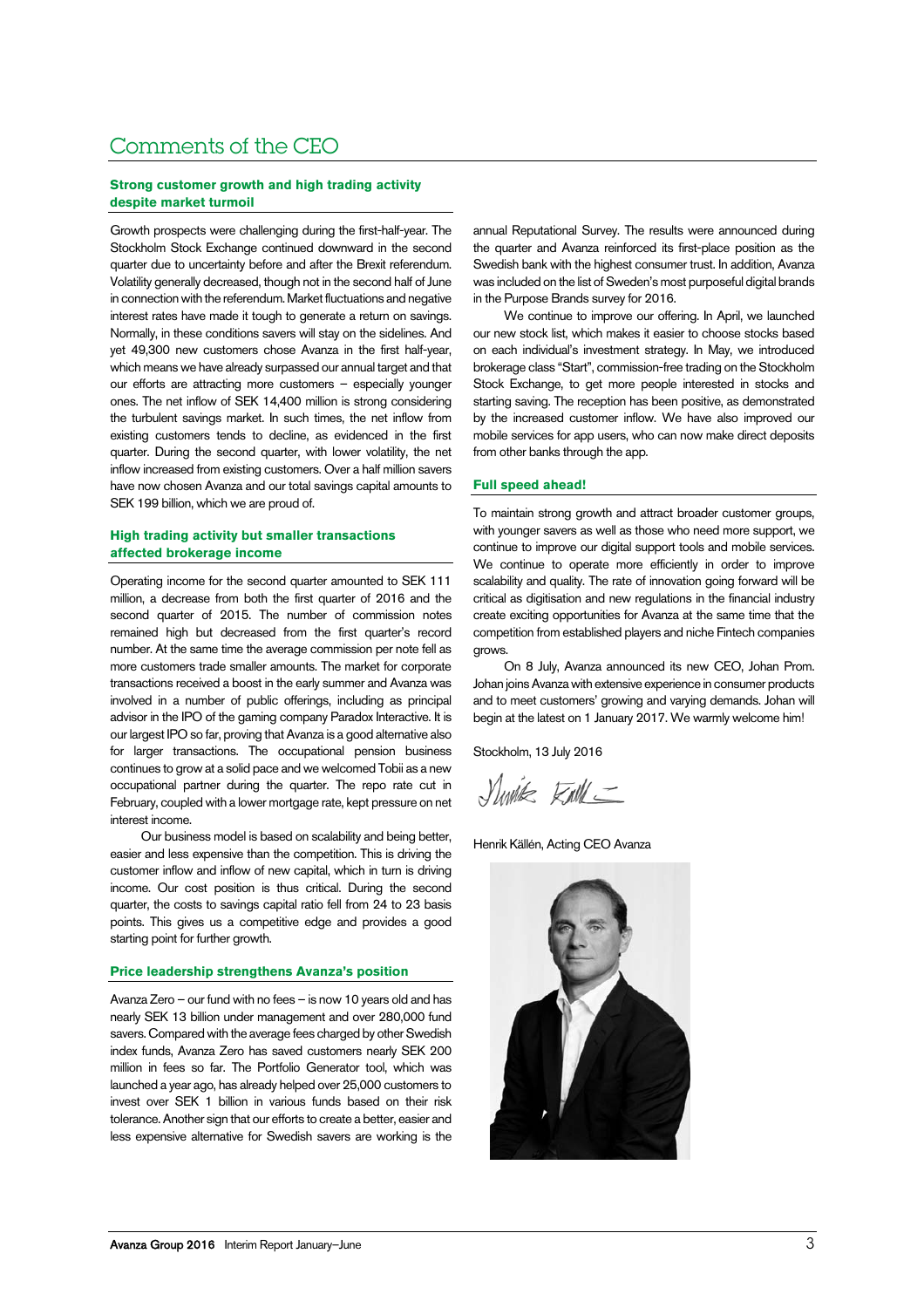### **Operations**

Satisfied customers are fundamental to Avanza's business concept. The operations are focused on what is best for customers, and customer-driven improvements are constantly made in order to offer new services and digital functions for a world-class customer experience.

### **Market and sales**

The stock market began the year with falling prices and high volatility due to geopolitical developments. In the second quarter, the market remained nervous and uncertainty about Brexit led to major fluctuations in equities and interest rates. At the end of June, after the referendum in which the Leave side won, global stock markets fell significantly. The Stockholm Stock Exchange also fell after the referendum and closed the first trading day down 7.8 per cent. The market recovered part of the decline and the SIX Return Index fell overall by 0.3 per cent in the second quarter. For the sixmonth period the SIX Return Index was down 3.7 per cent.

Trading activity among Avanza's customers remained high in the second quarter but fell slightly compared with the first quarter – despite intense trading days at the end of the period. Trading after the Brexit referendum resulted in a new record among Avanza's stock investors. The number of transactions per customer and month fell by 8 per cent, however, compared with first quarter.

Turnover on the Stockholm Stock Exchange was lower in the second quarter than both the first quarter of 2016 and the second quarter of 2015. Turnover declined 9 per cent compared with last year. During the same period, turnover among Avanza's customers increased by 17 per cent.

Avanza's share of transactions on the Stockholm Stock Exchange including First North was 13.0 (10.3) per cent during the second quarter and its share of turnover was 6.6 (5.3) per cent.

Avanza was involved in a number of public offerings in the second quarter and interest among customers was high. Avanza was also the principal advisor to the gaming company Paradox Interactive in its initial public offering, the largest transaction in Avanza's history.

The financial service cooperation with Remium was expanded in the first quarter, producing a net inflow of SEK 2.2 billion in the second quarter, compared with the previous estimate of SEK 2.5 billion. The income generated through the cooperation is in line with the current income to savings capital ratio.

In February, the Riksbank cut the repo rate by 0.15 percentage points to a new record low of –0.50 per cent and the repo rate path was adjusted downwards. At the end of the second quarter, the repo rate was unchanged.

### **Events during the second quarter**

In April, Avanza was awarded for the best service 2016 in the financial service industry for the second consecutive year in a survey by ServiceScore. Avanza was also on the list of Sweden's most Purposeful Brands in 2016. The awards are the result of Avanza's

efforts to improve its customer experience by putting customer benefit first. In April, Avanza also ranked at the top of the annual Reputational Survey, which shows that the public continues to have stronger trust in Avanza than in other Swedish banks.

During the second quarter, Avanza's savings economist, Claes Hemberg, was voted "Personal Finance Commentator of the Year" by financial analysts, investors and others in the Swedish capital market as part of the Financial Awards 2016. Avanza's savings economists cover the pitfalls and opportunities in the savings market for everyday investors.

In April, Avanza Pension was named "Life Insurance Company of the Year 2015" at the Insurance Awards arranged by Risk & Försäkring magazine. Avanza Pension was also awarded "Marketing Achievement of the Year 2015" in the insurance industry for the launch of "Avanza Academy," an online educational service. Avanza Pension is driving, challenging and influencing the insurance industry by digitising service and support, debating a ban on advisory fees and expanded transfer rights, and lowering prices so that customers can get a better return on their savings. During the first half-year, 1,530 new companies chose Avanza Pension as their occupational pension provider, of which 800 were added in the second quarter. Among them was Tobii, which selected Avanza's occupational pensions for its 260 employees. During the first-half-year, Avanza's customers transferred a net of SEK 450 million in occupational pension capital from other insurance companies, of which SEK 260 million in the second quarter.

### **Product and business development during the second quarter**

During the second quarter, Avanza was the first institute in Sweden to launch free stock trading on the Stockholm Stock Exchange. The offer is for new and existing customers with savings capital of less than SEK 50,000. The aim is to get more people interested in stocks, at the same time that Avanza reinforces its position as a price leader.

A new and improved stock list was introduced, making it possible to quickly select stocks to match a desired investment strategy.

Avanza strengthened its mortgage offering for Private Banking customers by cutting mortgage rates to 0.79 per cent from 0.99 per cent. In addition, the lending ceiling was raised by SEK 0.5 billion to SEK 4 billion to meet customer demand.

To improve the customer experience, a new website design and new navigation were launched in the second quarter. The new navigation is designed to work the same way regardless of screen size, while also providing a better overview and better website guidance.

In addition, the mobile apps were updated during the quarter. This included a number of general improvements as well as a new feature allowing customers to make deposits in real time from other banks and transfer internally between their accounts with Avanza.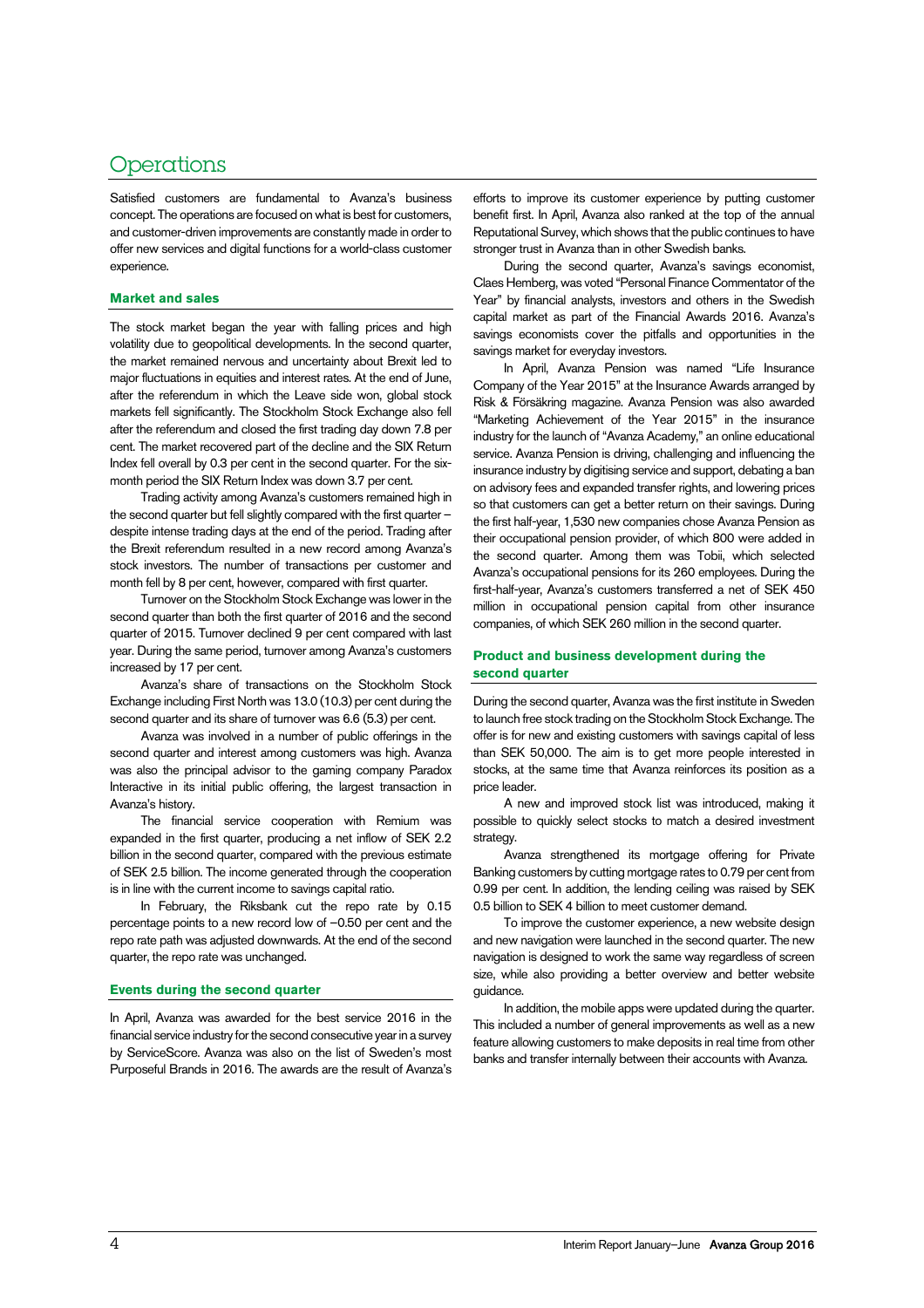### **Activity and market shares**

|                                         | 2016<br>Apr-Jun | 2015<br>Apr-Jun | Change<br>$\%$ | 2016<br>Jan-Jun | 2015<br>Jan-Jun | <b>Change</b><br>$\%$ | 2015-2016<br>Jul-Jun | 2015<br>Jan-Dec |
|-----------------------------------------|-----------------|-----------------|----------------|-----------------|-----------------|-----------------------|----------------------|-----------------|
| No. transactions, thousands             | 5.600           | 4.050           | 38             | 11.300          | 8.180           | 38                    | 21.100               | 18,000          |
| No. transactions per customer and month | 3.5             | 3.2             | 9              | 3.7             | 3.3             | 12                    | 3.6                  | 3.4             |
| Market shares                           |                 |                 |                |                 |                 |                       |                      |                 |
| Nasdag Stockholm and First North:       |                 |                 |                |                 |                 |                       |                      |                 |
| No. transactions, %                     | 13.0            | 10.3            | 2.7            | 12.2            | 9.9             | 23                    | 12.1                 | 10.9            |
| Turnover, %                             | 6.6             | 5.3             | 1.3            | 6.6             | 5.1             | 1.5                   | 7.1                  | 6.4             |

For definitions see page 19.

### **Net inflow**

| SEK <sub>m</sub>                    | 2016<br>Apr-Jun | 2015<br>Apr-Jun | <b>Change</b><br>$\frac{a}{b}$ | 2016<br>Jan-Jun | 2015<br>Jan-Jun | <b>Change</b><br>$\frac{9}{6}$ | 2015-2016<br>Jul-Jun | 2015<br>Jan-Dec |
|-------------------------------------|-----------------|-----------------|--------------------------------|-----------------|-----------------|--------------------------------|----------------------|-----------------|
|                                     |                 |                 |                                |                 |                 |                                |                      |                 |
| <b>Standard</b>                     | 4,960           | 4.020           | 23                             | 9,490           | 11.970          | $-21$                          | 17,770               | 20,250          |
| Private Banking                     | 4.340           | 320             | 1,256                          | 4.670           | 2,270           | 106                            | 6.720                | 4.320           |
| Pro                                 | 130             | 30              | 333                            | 240             | 160             | 50                             | 710                  | 630             |
| <b>Net inflow</b>                   | 9,430           | 4,370           | 116                            | 14.400          | 14,400          | 0                              | 25,200               | 25,200          |
|                                     |                 |                 |                                |                 |                 |                                |                      |                 |
| Equity & investment fund accounts   | 4.750           | 190             | 2,400                          | 4.620           | 450             | 927                            | 7.890                | 3,720           |
| Investment savings accounts (ISK)   | 2.890           | 2.470           | 17                             | 5.810           | 9.060           | $-36$                          | 11.350               | 14.600          |
| Savings accounts                    | 460             | 390             | 18                             | 980             | 670             | 46                             | 1.130                | 820             |
| of which, external deposit accounts | 460             | 310             | 48                             | 980             | 670             | 46                             | 1,020                | 710             |
| Pension- & insurance-based accounts | 1,330           | 1,320           | 1                              | 2,990           | 4,220           | $-29$                          | 4.830                | 6,060           |
| of which, endowment insurance       | 700             | 760             | $-8$                           | 1.830           | 3.130           | $-42$                          | 2.440                | 3,740           |
| of which, occupational pensions     | 670             | 530             | 26                             | 1,260           | 1,000           | 26                             | 2,460                | 2,200           |
| <b>Net inflow</b>                   | 9.430           | 4,370           | 116                            | 14.400          | 14,400          | 0                              | 25,200               | 25,200          |
|                                     |                 |                 |                                |                 |                 |                                |                      |                 |
| Net inflow/Savings capital, %       | 20              | 10              | 10                             | 15              | 20              | $-5$                           | 15                   | 18              |

For definitions see page 19.

During the second quarter, the net inflow amounted to SEK 9.4 billion, 116 per cent higher than the same quarter in 2015. The increased net inflow is mainly a result of strong inflow of new customers. SEK 2.2 billion is attributable to the expanded Remium cooperation.

During the first half-year, the net inflow was SEK 14.4 billion, in line with the same period last year. This was despite significantly lower inflows in the first quarter, when inflows from existing customers in particular were lower due to the market turmoil. Net inflow from existing customers increased during the second quarter.

During the second quarter, the largest share of the net inflow was to Equity & investment fund accounts, a result of a high level of activity in Private Banking and because of the customers who moved from Remium to Avanza's savings platform. A large share of the net inflow continued to go to Investment savings accounts, which offer tax benefits for customers in the current low interest rate environment.

The net inflow to Avanza's occupational pension products remained strong, increasing by 26 per cent in the second quarter Y/Y.

### **No. customers and accounts**

|                                     |            |            | <b>Change</b>  |            | <b>Change</b> |            | <b>Change</b>  |
|-------------------------------------|------------|------------|----------------|------------|---------------|------------|----------------|
|                                     | 30-06-2016 | 31-03-2016 | %              | 31-12-2015 | $\%$          | 30-06-2015 | %              |
|                                     |            |            |                |            |               |            |                |
| Standard                            | 499.380    | 477.130    | 5              | 451.490    | 11            | 408,350    | 22             |
| Private Banking                     | 15,700     | 14,800     | 6              | 14,300     | 10            | 13,300     | 18             |
| Pro                                 | 1,820      | 1.870      | $-3$           | 1,810      | $\mathbf{1}$  | 1,850      | $-2$           |
| No. customers                       | 516,900    | 493,800    | 5              | 467,600    | 11            | 423,500    | 22             |
|                                     |            |            |                |            |               |            |                |
| Equity & investment fund accounts   | 325.300    | 316.200    | 3              | 306.100    | 6             | 290.000    | 12             |
| Investment savings accounts         | 243,200    | 217,200    | 12             | 188,000    | 29            | 141,700    | 72             |
| Savings accounts                    | 107.800    | 105.600    | 2              | 101.700    | 6             | 98.700     | 9              |
| of which, external deposit accounts | 78,900     | 76,500     | 3              | 72,800     | 8             | 69,800     | 13             |
| Pension- & insurance-based accounts | 273,900    | 264,500    | 4              | 255,900    | 7             | 238,200    | 15             |
| of which, endowment insurance       | 146,700    | 140,900    | $\overline{4}$ | 135,100    | 9             | 125,000    | 17             |
| of which, occupational pensions     | 49,400     | 45,700     | 8              | 42,400     | 17            | 36,000     | 37             |
| No. accounts                        | 950,200    | 903,500    | 5              | 851,700    | 12            | 768,600    | 24             |
|                                     |            |            |                |            |               |            |                |
| No. accounts per customer           | 1.84       | 1.83       |                | 1.82       |               | 1.81       | $\overline{2}$ |
|                                     |            |            |                |            |               |            |                |

For definitions see page 19.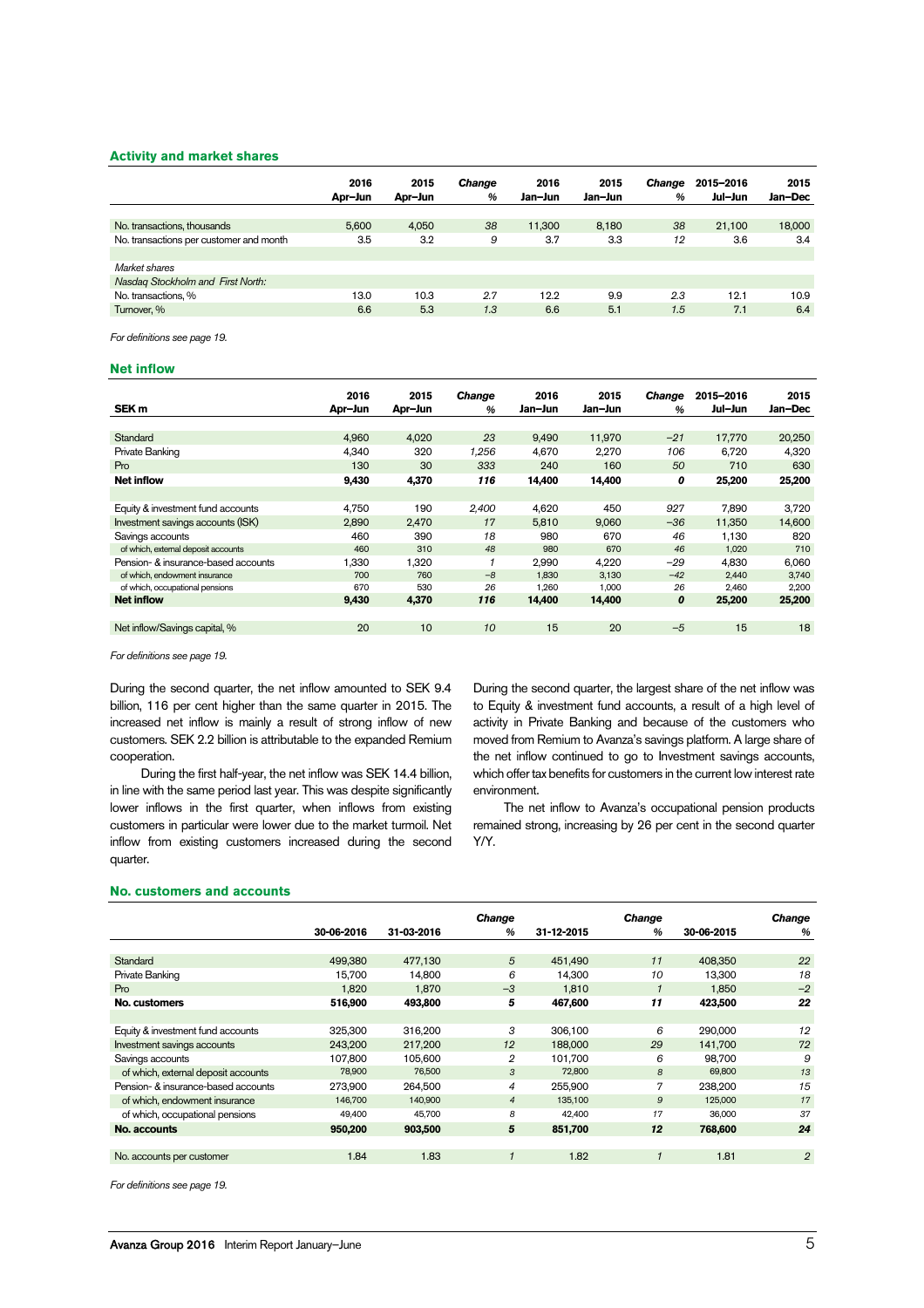Customer growth was high in the second quarter but slightly lower than the first quarter, which is seasonally stronger. During the first half-year, the number of customers increased by 49,300, of which 23,100 were added in the second quarter. The reasons for the continued growth are a stronger offering and an active quarter in terms of corporate transactions. As a result, Avanza has already surpassed its annual target to grow the customer base by at least 10 per cent from the beginning of the year. At the end of the period, Avanza had 516,900 customers.

### **Savings capital**

|                                        |            |            | Change         |            | Change         |            | Change       |
|----------------------------------------|------------|------------|----------------|------------|----------------|------------|--------------|
| SEK <sub>m</sub>                       | 30-06-2016 | 31-03-2016 | $\frac{a}{b}$  | 31-12-2015 | $\frac{9}{6}$  | 30-06-2015 | %            |
|                                        |            |            |                |            |                |            |              |
| Standard                               | 113,470    | 109,510    | $\overline{4}$ | 109,960    | 3              | 98,180     | 16           |
| Private Banking                        | 80.300     | 73,900     | 9              | 76.300     | 5              | 67.600     | 19           |
| Pro                                    | 5,430      | 5.490      | $-1$           | 5,340      | $\overline{2}$ | 4,220      | 29           |
| <b>Savings capital</b>                 | 199,200    | 188,900    | 5              | 191,600    | 4              | 170,000    | 17           |
|                                        |            |            |                |            |                |            |              |
| Equity & investment fund accounts      | 67,850     | 62.710     | 8              | 66,140     | 3              | 60.800     | 12           |
| Investment savings accounts            | 50,700     | 47,600     | $\overline{7}$ | 46,600     | 9              | 36,200     | 40           |
| Savings accounts                       | 9,250      | 8.790      | 5              | 8,260      | 12             | 8,100      | 14           |
| of which, external deposit accounts    | 8,450      | 7,970      | 6              | 7,450      | 13             | 7,390      | 14           |
| Pension- & insurance-based accounts    | 71,400     | 69.800     | $\overline{2}$ | 70,600     | 1              | 64,900     | 10           |
| of which, endowment insurance          | 52,500     | 51,600     | $\overline{2}$ | 52,400     | $\mathcal{O}$  | 48,000     | 9            |
| of which, occupational pensions        | 9,610      | 8.840      | 9              | 8.520      | 13             | 7.320      | 31           |
| <b>Savings capital</b>                 | 199,200    | 188,900    | 5              | 191,600    | 4              | 170,000    | 17           |
|                                        |            |            |                |            |                |            |              |
| Equities, bonds, derivatives, etc.     | 122.820    | 116,390    | 6              | 118,940    | 3              | 96,550     | 27           |
| Investment funds                       | 48,100     | 46,700     | 3              | 48,900     | $-2$           | 47,700     | $\mathbf{1}$ |
| <b>Deposits</b>                        | 34,900     | 32.500     | $\overline{7}$ | 30.300     | 15             | 31,500     | 11           |
| of which, external deposits            | 8,450      | 7,970      | 6              | 7,450      | 13             | 7,390      | 14           |
| Lendina                                | $-6.620$   | $-6.690$   | $-1$           | $-6.540$   | $\mathbf{1}$   | $-5.750$   | 15           |
| of which, mortgage loans               | $-3,020$   | $-2,890$   | $\overline{4}$ | $-2,720$   | 11             | $-2,360$   | 28           |
| <b>Savings capital</b>                 | 199,200    | 188,900    | 5              | 191,600    | 4              | 170,000    | 17           |
|                                        |            |            |                |            |                |            |              |
| Deposits/Lending, %                    | 527        | 486        | 41             | 463        | 64             | 548        | $-21$        |
| Net deposits/Savings capital, %        | 14         | 14         | 0              | 12         | 2              | 15         | $-1$         |
|                                        |            |            |                |            |                |            |              |
| Return, average account since 1 Jan, % | $-3$       | $-4$       | $\mathbf{1}$   | 16         | $-19$          | 10         | $-13$        |
| SIX Return Index since 1 Jan, %        | $-4$       | $-3$       | $-1$           | 10         | $-14$          | 10         | $-14$        |
|                                        |            |            |                |            |                |            |              |

For definitions see page 19.

Avanza's savings capital grew in the second quarter driven by customer growth and the net inflow. Savings capital amounted to SEK 199,200 million at the end of the period, up 4 per cent from the beginning of the year. During the same period, the stock market fell by nearly 4 per cent.

At the end of the period, 24 per cent of customer capital was invested in funds, down 1 percentage points from the beginning of the year. The uncertain stock exchange contributed to an increase in deposits of 15 per cent in the first-half-year. Lending rose by 1 per cent from the beginning of the year and at the end of the period was comprised of 54 per cent securities loans and 46 per cent mortgage loans.

Savings capital in occupational pension accounts has increased by 13 per cent compared to the beginning of the year.

### **Seasonal effects**

Customer and net inflow are normally higher at the beginning of the year, while activity has historically been lower in the summer months. The introduction of mobile services has made it possible for customers to manage their savings while on vacation, which has kept summer activity higher in recent years. Seasonal variations are not necessarily reflected in the company's financial results, which are impacted more by cyclical market factors such as stock market development and the repo rate.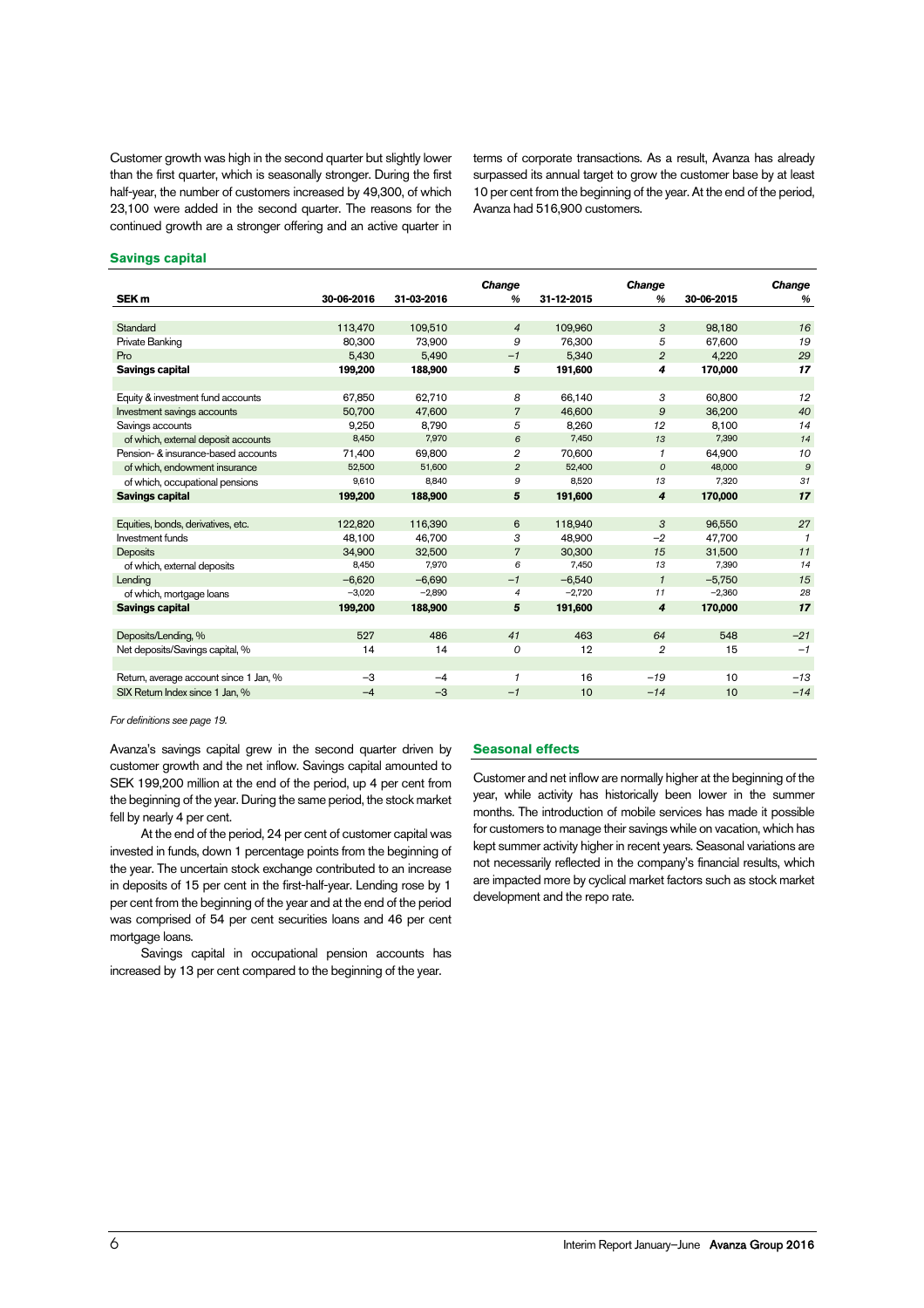### Financial overview

|                                                       | 2016<br>Apr-Jun | 2015<br>Apr-Jun     | Change<br>$\frac{9}{6}$ | 2016<br>Jan-Jun | 2015<br>Jan-Jun | Change<br>%      | 2015-2016<br>Jul-Jun | 2015<br>Jan-Dec |
|-------------------------------------------------------|-----------------|---------------------|-------------------------|-----------------|-----------------|------------------|----------------------|-----------------|
| Income Statement, SEK m                               |                 |                     |                         |                 |                 |                  |                      |                 |
|                                                       |                 |                     |                         |                 |                 |                  |                      |                 |
| Brokerage income                                      | 110             | 108                 | 2                       | 235             | 221             | 6                | 493                  | 479             |
| Fund commissions                                      | 38              | 44                  | $-13$                   | 75              | 84              | $-10$            | 151                  | 160             |
| Net interest income <sup>1)</sup>                     | 27              | 36                  | $-25$                   | 58              | 79              | $-26$            | 118                  | 139             |
| Other income                                          | 50              | 39                  | 27                      | 83              | 65              | 27               | 144                  | 127             |
| Operating income <sup>1)</sup>                        | 225             | 227                 | -1                      | 451             | 449             | 0                | 906                  | 904             |
|                                                       |                 |                     |                         |                 |                 |                  |                      |                 |
| Personnel                                             | $-74$           | $-69$               | $\overline{7}$          | $-146$          | $-133$          | 10               | $-277$               | $-264$          |
| Marketing                                             | $-8$            | $-6$                | 40                      | $-15$           | $-15$           | $\boldsymbol{0}$ | $-27$                | $-27$           |
| Depreciation                                          | $-2$            | $-2$                | $-3$                    | $-4$            | $-4$            | 8                | $-9$                 | $-8$            |
| Other expenses <sup>1)</sup>                          | $-30$           | $-30$               | $\mathcal{O}$           | $-60$           | $-61$           | $-2$             | $-120$               | $-121$          |
| Operating expenses before credit losses <sup>1)</sup> | $-113$          | $-106$              | $\overline{z}$          | $-225$          | $-213$          | 6                | $-432$               | $-420$          |
|                                                       |                 |                     |                         |                 |                 |                  |                      |                 |
| Profit before credit losses                           | 111             | 121                 | -8                      | 226             | 236             | $-4$             | 475                  | 485             |
|                                                       |                 |                     |                         |                 |                 |                  |                      |                 |
| Credit losses, net                                    | 0               | $\mathsf{O}\xspace$ | 3                       | $\mathbf 0$     | $\mathbf 0$     | 11               | 0                    | $\Omega$        |
| <b>Operating profit</b>                               | 111             | 121                 | $-8$                    | 226             | 236             | $-4$             | 474                  | 485             |
|                                                       |                 |                     |                         |                 |                 |                  |                      |                 |
| <b>Key ratios</b>                                     |                 |                     |                         |                 |                 |                  |                      |                 |
| Operating margin, % <sup>1)</sup>                     | 49              | 53                  | $-4$                    | 50              | 53              | $-3$             | 52                   | 54              |
| Profit margin, % <sup>1)</sup>                        | 42              | 46                  | $-4$                    | 43              | 45              | $-3$             | 45                   | 46              |
| Earnings per share, SEK                               | 3.18            | 3.57                | $-11$                   | 6.53            | 7.00            | $-7$             | 13.75                | 14.23           |
| Earnings per share after dilution, SEK                | 3.18            | 3.54                | $-10$                   | 6.52            | 6.95            | $-6$             | 13.73                | 14.10           |
| Return on shareholders' equity, %                     | 8               | 13                  | $-5$                    | 17              | 25              | $-8$             | 38                   | 45              |
| Credit loss level, %                                  | 0.00            | 0.00                | 0.00                    | 0.00            | 0.00            | 0.00             | 0.00                 | 0.00            |
|                                                       |                 |                     |                         |                 |                 |                  |                      |                 |
| Investments, SEK m                                    | 6               | $\overline{7}$      | $-14$                   | 12              | 13              | $-8$             | 27                   | 28              |
|                                                       |                 |                     |                         |                 |                 |                  |                      |                 |
| Brokerage income/Operating income, % <sup>1)</sup>    | 49              | 48                  | $\mathbf{1}$            | 52              | 49              | 3                | 54                   | 53              |
| Fund commissions/Operating income, % <sup>1)</sup>    | 17              | 19                  | $-2$                    | 17              | 19              | $-2$             | 17                   | 18              |
| Net interest income/Operating income, % <sup>1)</sup> | 12              | 16                  | $-4$                    | 13              | 18              | $-5$             | 13                   | 15              |
| Other income/Operating income, % <sup>1)</sup>        | 22              | 17                  | 5                       | 18              | 14              | $\overline{4}$   | 16                   | 14              |
|                                                       |                 |                     |                         |                 |                 |                  |                      |                 |
| Income to savings capital ratio, $\%$ <sup>1)</sup>   | 0.12            | 0.13                | $-0.02$                 | 0.23            | 0.28            | $-0.05$          | 0.49                 | 0.54            |
| Costs to savings capital ratio, $\%$ <sup>1)</sup>    | 0.06            | 0.06                | 0.00                    | 0.12            | 0.13            | $-0.02$          | 0.23                 | 0.25            |
|                                                       |                 |                     |                         |                 |                 |                  |                      |                 |
| Brokerage per commission note, SEK                    | 42              | 54                  | $-22$                   | 44              | 56              | $-21$            | 49                   | 55              |
| Brokerage income per trading day, SEK m               | 1.8             | 1.8                 | $-3$                    | 1.9             | 1.8             | 5                | 2.0                  | 1.9             |
| No. trading days                                      | 61.5            | 58.5                | $\sqrt{5}$              | 121.5           | 120.0           | $\mathbf{1}$     | 250.0                | 248.5           |
| Average no. employees                                 | 331             | 322                 | 3                       | 332             | 313             | 6                | 332                  | 323             |
| Web service operational availability, %               | 100.0           | 100.0               | 0.0                     | 100.0           | 99.9            | 0.1              | 100.0                | 100.0           |

1) As of 2016, the deposit guarantee fee and the resolution fee are reported as interest expenses and a transfer has been made from other operating expenses to net interest income. Historical numbers have been adjusted.

|                                     |            |            | Change |            | Change |            | Change |
|-------------------------------------|------------|------------|--------|------------|--------|------------|--------|
| Key ratios                          | 30-06-2016 | 31-03-2016 | %      | 31-12-2015 | %      | 30-06-2015 | %      |
| Shareholders' equity per share, SEK | 36.64      | 41.71      | $-12$  | 38.37      | -5     | 30.97      | 18     |
| Capital base/Capital requirement    | 1.57       | 1.62       | $-3$   | $1.67^{1}$ | $-6$   | $-1)$      |        |
| No. employees                       | 332        | 330        |        | 334        | -      | 324        | 2      |
| Market value, SEK                   | 323.00     | 362.00     | $-11$  | 367.50     | $-12$  | 301.50     |        |
| Market capitalisation, SEK m        | 9.640      | 10.620     | $-9$   | 10.780     | $-11$  | 8.850      | 9      |

1) The figure of 31-12-2015 have been restated compared with The Annual Report 2015 in order to be comparable with the figure of 30-06-2016, which are adjusted to the new Solvency 2 rules that took effect on 1 January 2016. A restated figure of 30-06-2015 is not available.

For definitions see page 19.

Longer financial history is available at Avanza's website, avanza.se/keydata.

Operating profit amounted to SEK 111 million in the second quarter, a decrease of 8 per cent compared with the second quarter of 2015 and 3 per cent compared with the first quarter of 2016, when the operating profit was SEK 115 million. The operating profit for the second quarter represents an operating margin of 49 per cent.

Operating income fell by 1 per cent in the second quarter compared with the same quarter in 2015, mainly due to lower net interest income and lower fund commissions. This was essentially offset by other income, which was 27 per cent higher than in the previous year. Compared the first quarter, operating income decreased by 1 per cent.

Net interest income decreased by 25 per cent compared to the second quarter of 2015 and by 14 per cent compared to the first quarter of 2016. This is due to the lower repo rate, lower mortgage rate and increased deposits. The repo rate averaged –0.50 per cent in the second quarter, to be compared to –0.25 per cent in the corresponding quarter last year. The lower net interest income compared with the second quarter 2015 was offset to some extent by increased lending. All else being equal, without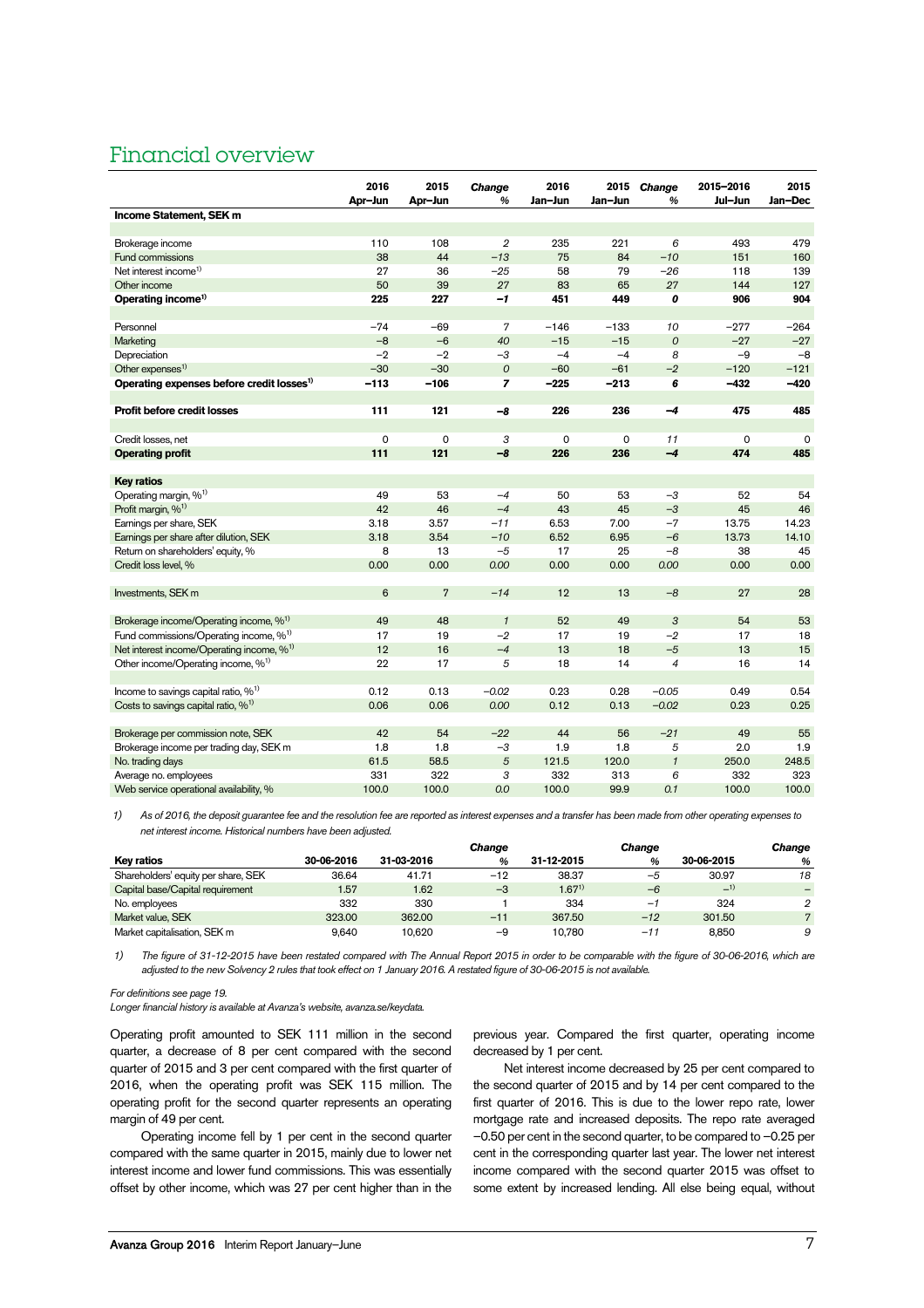taking changes in customer behaviour into account, a 1 per cent change in interest rates with today's volumes would affect net interest income by SEK 200–230 million.

Fund commissions decreased from the previous year as customers sought out funds with lower risk and lower fees. Compared with the first quarter, fund commissions rose by 3 per cent.

The number of transactions increased by 38 per cent compared to the previous year. Despite this, brokerage income was only 2 per cent higher than the in second quarter of 2015, which is because the size of transactions is smaller and consequently more of them qualify for lower commission rates. Brokerage commissions per transaction fell by 22 per cent to SEK 42 compared with the second quarter 2015, while the number of commission-generating customers increased by 37 per cent. The introduction of brokerage fee class "Start", with free trading on the Stockholm Stock Exchange, has not resulted in fewer commission-generating customers, which increased by 9 per cent from the first quarter of 2016.

Other income increased compared with the previous year, mainly because of the launch of Avanza Markets in May 2015. Currency-related income fell due to lower income from exchange fees on funds. Compared with first quarter, other income rose by 52 per cent, mainly due to higher income from Corporate Finance, but also due to the increased market shares for Avanza Markets. During the second quarter, Avanza Market's share of total trading in ETPs corresponded to 60 per cent of turnover on the Stockholm Stock Exchange and NDX Sweden, an increase of 2 percentage points since the first quarter. Avanza Markets accounted for just over 29 per cent of other income in the second quarter and Corporate Finance for 31 per cent.

Operating expenses increased in the second quarter by 7 per cent Y/Y, mainly due to higher personnel costs. These rose by 7

per cent, partly due to increased capacity in IT development and compliance. Compared with first quarter, operating expenses increased by 1 per cent. For the first half-year operating expenses amounted to SEK 225 million, up 6 per cent compared to the corresponding period the previous year. Full-year expenses are expected to increase by 8–10 per cent.

### **Financial position**

Avanza is mainly self-financed by equity and customer deposits. All of Avanza's assets have a high level of liquidity. The majority of the assets can, therefore, be transferred within a couple of days. In December 2015 Avanza Bank AB (publ) issued a subordinated bond of SEK 100 million. The bond is listed for trade on Nasdaq Stockholm.

The surplus liquidity is invested in covered bonds and with systemically important Nordic banks. Of the liquid assets as per the end of the period, SEK 4,245 million, SEK 273 million were pledged as collateral mainly referring to Swedish credit institutions and the stock exchange. Avanza does not conduct, and has not previously conducted, trading in securities on its own behalf.

All lending is secured against listed securities or with pledges on houses and tenant-owned apartments. Between 2001 and the second quarter 2016 total credit losses amounted to SEK 10 million, which is the equivalent, on average, to less than 0.03 per cent per year.

### **The Parent Company Avanza Bank Holding AB (publ)**

Avanza Bank Holding AB (publ) is the Parent Company in the Avanza Group. The operating result for the first half of 2016 was SEK –6 million. The Parent Company does not report any revenues. A dividend payment of SEK 308 million was made to the shareholders during the second quarter.

### **Capital surplus**

| SEK <sub>m</sub>                   | 30-06-2016 | $31 - 12 - 2015$ <sup>1)</sup> |
|------------------------------------|------------|--------------------------------|
| Shareholders' equity, the Group    | 1,093      | 1,126                          |
|                                    |            |                                |
| Additional                         |            |                                |
| Solvency capital (NPV)             | 2,133      | 1,242                          |
| Subordinated bond                  | 93         | 78                             |
|                                    |            |                                |
| Less                               |            |                                |
| Intangible fixed assets            | $-48$      | $-38$                          |
| Deferred tax receivables           | $-2$       | $-1$                           |
| Capital requirement Pillar 1       | $-1,725$   | $-1,108$                       |
| Buffer requirement                 | $-187$     | $-137$                         |
| Capital requirement Pillar 2       | $-47$      | $-11$                          |
| Non-distributable solvency capital | $-825$     | $-478$                         |
|                                    |            |                                |
| Capital surplus before dividend    | 485        | 673                            |
|                                    |            |                                |
| Capital surplus per share, SEK     | 16.27      | 22.94                          |

Intangible fixed assets and deferred tax receivables are not included in the capital base under the capital adequacy rules and are thus not distributable and should be reduced from the shareholders' equity. See also Note 4, page 15.

### 1) The numbers of 31-12-2015 have been restated compared with The Annual Report 2015 in order to be comparable with numbers of 30-06-2016, which are adjusted to the new Solvency 2 rules that took effect on 01-01-2016.

The capital surplus, i.e. the maximum scope available for dividend payments and buybacks of the company's own shares, totalled SEK 485 million as of 30 June 2016. During the second quarter dividend of SEK 10.50 per share, totaling SEK 308 million, was paid in accordance with the authorization of the Annual General Meeting.

The new Solvency 2 rules took effect on 1 January 2016, as a result of which the conglomerate's largest sector is insurance. Due to the new rules, the Group's capital base is increased by additional solvency capital at the same time that the capital requirement rises. The net effect, which is positive, does not constitute distributable capital, however, due to which this is deducted as non-distributable solvency capital. For more information, see note 4.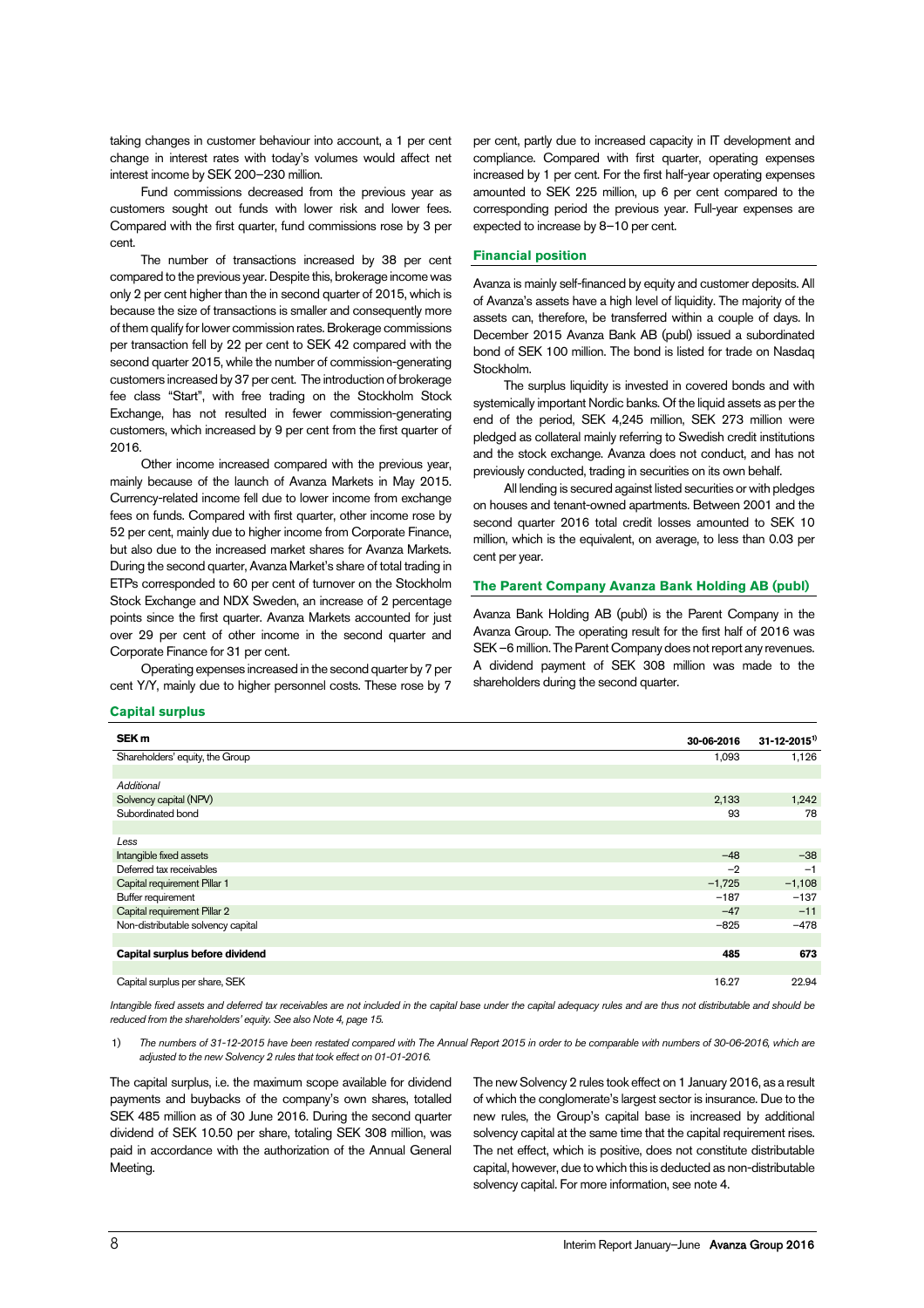# Future outlook

To create growth and long-term shareholder value, Avanza's efforts are concentrated in areas where we can have an impact: high customer satisfaction and a continued focus on cost control and efficiency. Avanza is well prepared to meet the changing conditions facing the financial industry in the form of new user behaviours and regulations.

### **Avanza's growth opportunities in the savings market**

As of 31 March 2016 Avanza had 2.9 per cent of the Swedish savings market and during the period April 2015 – March 2016 Avanza's share of the total net inflow to the Swedish savings market was 7.4 per cent. Sweden has one of the world's highest percentages of stock and fund savings. An estimated 80 per cent of the population invests in equities or funds. The Swedish savings market amounts to SEK 6,800 billion, and we estimate long-term growth at 4–8 per cent per year, in line with the latest ten-year period. Pension and insurance savings represent just over half of the Swedish savings market. Market growth going forward could be adversely affected by the parliamentary decision in March to introduce an amortisation requirement on mortgages. Concerns about the housing market, coupled with an unstable stock market, could also lead more Swedes to save by paying off their mortgages. At the same time, Avanza's growth opportunities are not limited by the savings market's growth. There are still large market shares to win. In addition, the capital that is transferred from other savings institutions to Avanza is not included in the net inflow to the savings market.

### **Changing customer behaviour**

We are seeing a clear trend with greater focus on the importance of fees, not least due to negative interest rates. The Riksbank has announced that interest rates will remain low in coming years, and savers are turning to the stock market to get returns. The low interest rates are also positively affecting customers' disposable income and savings potential. Avanza's low fees and position as a leading platform for savings and investment is favourable for growth given these market conditions. More customers create opportunities for growth in savings capital and in turn growth in income. At the same time, low interest rates are keeping pressure on net interest income. When interest rates eventually turn higher, we expect to see the positive results of the sharp increase in savings capital, even if customer growth slows slightly at the same time that stock market activity could decline.

Another distinctive trend is that more customers are logging in and making their transactions by mobile devices. Mobile use has also been shown to increase customer activity. We expect this trend to continue and to help further strengthen Avanza's position.

### **Possible impact of pending regulations**

The gradual deterioration of national and collective pension and welfare systems increases the need for individual savings, which is leading to higher demand for simplified information, freedom of choice, digital services and lower fees. Avanza benefits when more responsibility is shifted to the individual, since Avanza's IT platform, products and decision-support tools make it easy and inexpensive to make the right investment choices.

We are in the midst of a period of extensive regulatory changes in the financial sector, driven by the EU. The majority of these rules aim to increase consumer protection and transparency in the market. This will mean greater complexity and higher costs for financial advice for private individuals. To cost-effectively serve the broad consumer market, more financial institutions will probably be forced to embrace digitisation and digital decision support. In this respect Avanza is in the forefront. Avanza does not offer individual advice and is well-positioned to meet the rising demand for digital investment services with low fees. As a result, the shift from physical meetings with a banker to digital services is expected to positively impact Avanza's growth opportunities. At the same time, we are seeing increased fragmentation as Fintech companies focused on the digitisation of the financial industry challenge traditional banks, which we expect will contribute to greater mobility in the market.

The new rules banning advisory fees, which will be introduced at the latest in conjunction with the MiFID II regulations, aim to benefit consumers who seek independent advice from insurance brokers and investment advisors. This will probably affect the fees customers are charged as savers become more price conscious and less willing to pay. Avanza Pension is one of the few insurance companies in Sweden that doesn't pay broker commissions. As a result, a ban on commissions for insurance advice does not affect Avanza and in fact will benefit the company when it is clear to savers what they are paying for advice and can question whether they really need it.

Regulated transfer rights for pensions would also positively affect Avanza's growth prospects. It is uncertain at this point whether and when such rights can be introduced, but the government announced during the spring that it wants to see progress on transfer rights during its current term, which lasts until 2018. Avanza has a strong occupational pension offer and ranks fourth in pension capital transfers in the Swedish life insurance market. According to data from Svensk Försäkring, Avanza's share of life insurance premiums paid in 2015 increased the most in the industry, from a market share of 5.0 per cent to 6.4 per cent. Considering the stable growth and revenue model in pension savings, Avanza's focus on pensions is a long-term shock absorber in the event of market fluctuations.

### **Falling income to savings capital ratio**

The income to savings capital ratio has dropped in the last five years by 9 per cent annually, from 86 to 54 basis points. This is a result of falling interest rates, fluctuations in trading activity on the stock exchange and price changes, coupled with mix effects on savings. Given today's low interest rates, we estimate that the income to savings capital ratio will fall at a slower rate than before – even if we continue to see mix effects on savings capital. Fund investments are likely to increase going forward – not least in conjunction with further increases in pension capital.

We do not expect the income to savings capital ratio to return to the previous level given current savings behaviour with a lower appetite for risk and growing cost awareness among customers. Competitiveness and profitability will have to be achieved through a reduced cost to savings capital ratio. Avanza's business model is built on economies of scale, and scalable IT systems facilitate cost efficiency and continued low fees as the customer base grows and business volume rises. Together with innovative products, this is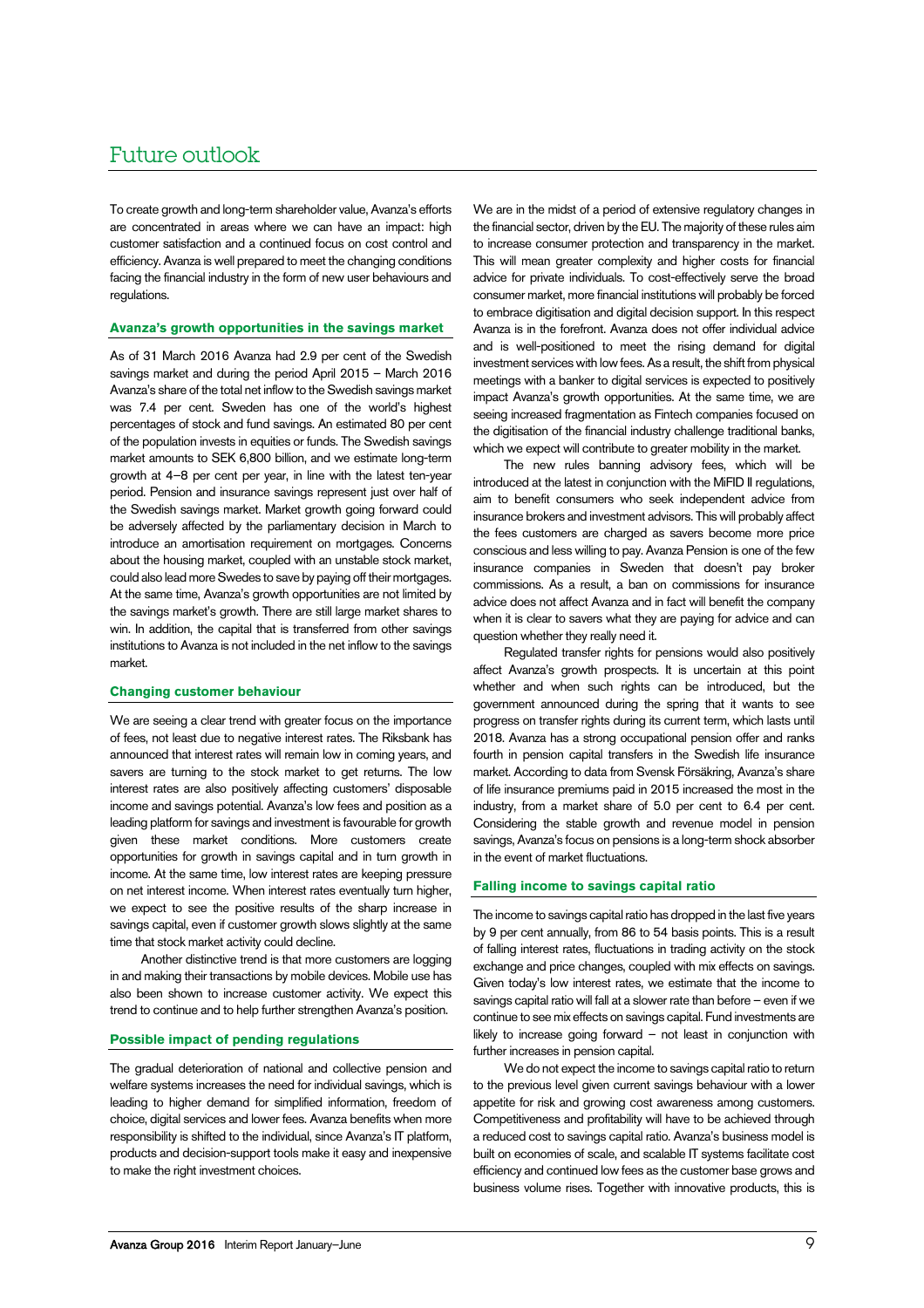expected to make Avanza more competitive and lead to higher savings from new as well as existing customers.

To deliver the highest possible quality for our customers in the future, we need to keep our focus on efficiency improvements and digitisation in the years to come, and to expand our IT-development capacity further. We expect cost increases of 8–10 per cent per

### Other corporate events

### **Significant risks and uncertainly factors**

Avanza's operations are exposed to risks on a daily basis. These risks are measured, controlled and, where necessary, acted upon, in order to protect the company's capital and reputation. The manner in which Avanza identifies, follows up and manages these risks has a bearing on the soundness of the business and on the company's long-term profitability.

A detailed description of the Group's risk exposure and risk management is provided in Avanza's Annual Report for 2015, Note 36 and pages 35–37. It is deemed that there are no significant risks other than those risks described in the Annual Report and in this Interim Report.

### **Transactions with associated parties**

Avanza's transactions with associated parties are presented in the Annual Report for 2015, Note 37. No significant changes have taken place since the publication of the Annual Report.

### **Annual General Meeting**

The Annual General Meeting on 5 April 2016 re-elected the Chairman and members of the Board, with the exception of Martin Tivéus who had declined to be re-elected.

The Annual General Meeting decided to authorise a dividend of ten kronor and fifty öre (SEK 10.50) per share. The record date for the dividend was set to 7 April, by which the dividend was paid out on 12 April.

### **CEO**

On 31 May, Martin Tivéus finished his assignments in Avanza's Board and executive management. Avanza Bank's Deputy CEO and COO, Henrik Källén, is Acting CEO from 1 June. On 8 July, it was announced that Johan Prom will be the new CEO of Avanza. Johan Prom will take over the position by 1 January 2017, at the latest. Henrik Källén will remain as Acting CEO until then.

year in coming years. This range serves as an accelerator or brake to counter and accommodate market conditions with the necessary investments and can be re-evaluated if growth conditions change. Given continued strong growth in the customer base and savings capital, we see good opportunities to lower the cost to savings capital ratio over the next 3–5 years to below 20 basis points.

### **Incentive program**

Subsidiary program 3 of the 2014–2016 stock option program had exercise period from 2 May 2016 to 27 May 2016. After recalculation of the option program the exercise price was SEK 168.23 per share and 494,900 shares were possible to subscribe for. 494,834 shares were subscribed for and all subscribed shares have been issued. The number of shares outstanding and registered per 30 June 2016 amounts to 29,838,922.

### **Repurchase of the company's own shares**

On 5 April 2016, the Annual General Meeting decided to authorise the Board of Directors to implement the acquisition of own shares, up to a maximum of 10 per cent of the shares in Avanza Bank Holding AB (publ). The authorisation is valid until the following Annual General Meeting. No shares were repurchased during the first six months of 2016 and the company holds no repurchased shares as of 30 June 2016.

### **Significant events after the end of the reporting period**

After the end of the reporting period, the Boards of Directors of Avanza Bank Holding AB (publ) and the subsidiary Avanza Bank AB (publ) have appointed Johan Prom as the new CEO. Johan Prom will take over the position by 1 January 2017, at the latest.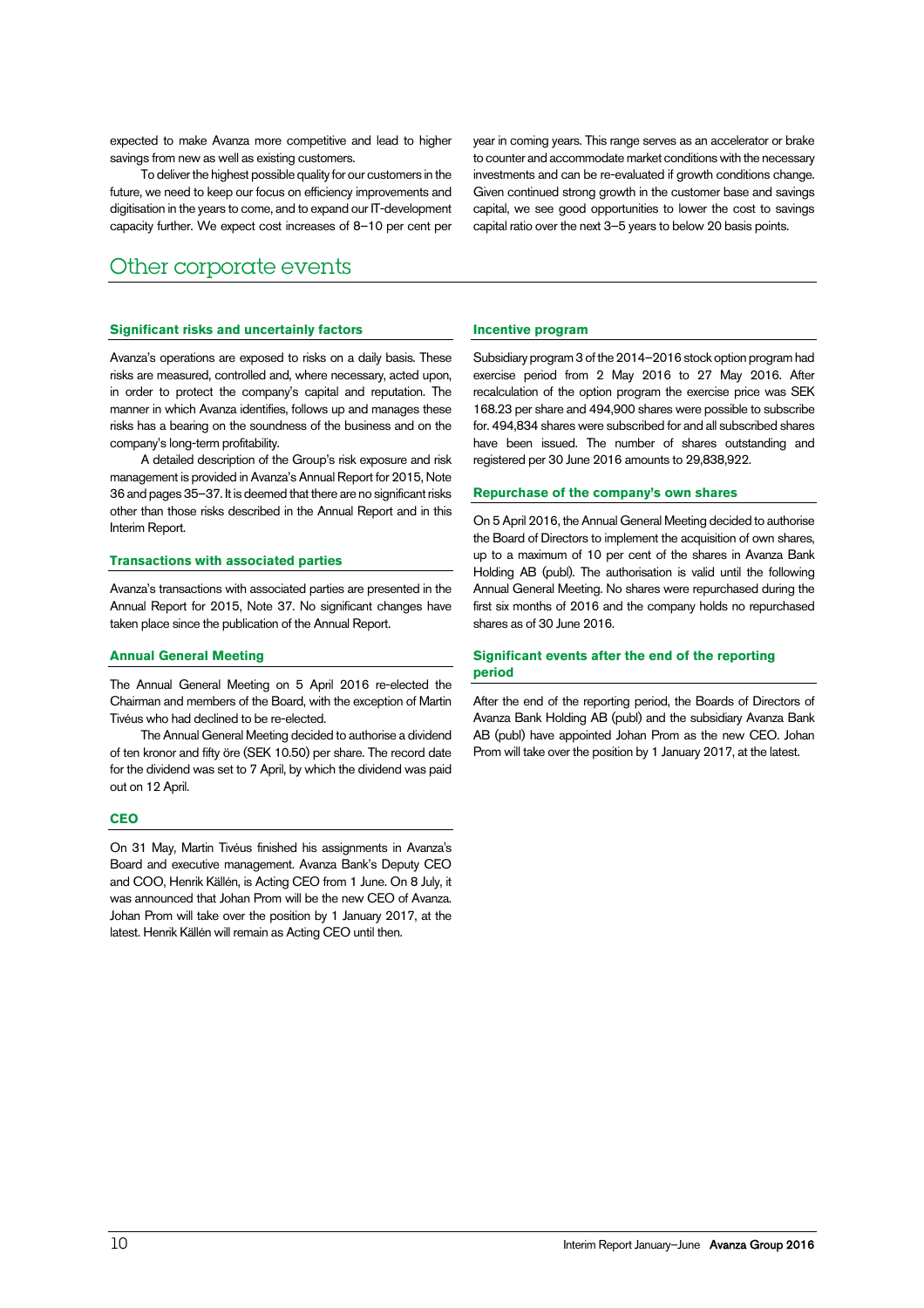# Consolidated Income Statements 1)

|                                                             | 2016           | 2015                     | 2016        | 2015         | 2015-2016   | 2015           |
|-------------------------------------------------------------|----------------|--------------------------|-------------|--------------|-------------|----------------|
| SEK <sub>m</sub>                                            | Apr-Jun        | Apr-Jun                  | Jan-Jun     | Jan-Jun      | Jul-Jun     | Jan-Dec        |
| <b>Operating income</b>                                     |                |                          |             |              |             |                |
| Commission income                                           | 228            | 218                      | 457         | 424          | 916         | 882            |
| Commission expenses                                         | $-33$          | $-27$                    | $-67$       | $-56$        | $-130$      | $-118$         |
| Interest income                                             | 51             | 47                       | 104         | 95           | 202         | 194            |
| Interest expenses <sup>3)</sup>                             | $-24$          | $-10$                    | $-45$       | $-16$        | $-85$       | $-55$          |
| Net result of financial transactions                        | $\overline{2}$ | $\mathbf 0$              | 3           | $\mathbf{1}$ | 3           | $\overline{2}$ |
| Other operating income                                      | 0              | $\overline{\phantom{0}}$ | 0           |              | $\Omega$    |                |
| Total operating income <sup>3)</sup>                        | 225            | 227                      | 451         | 449          | 906         | 904            |
|                                                             |                |                          |             |              |             |                |
| <b>Operating expenses</b>                                   |                |                          |             |              |             |                |
| General administrative costs                                | $-99$          | $-95$                    | $-197$      | $-187$       | $-382$      | $-372$         |
| Depreciation of tangible and intangible fixed assets        | $-2$           | $-2$                     | $-4$        | $-4$         | $-9$        | $-8$           |
| Other operating expenses <sup>3)</sup>                      | $-12$          | $-9$                     | $-24$       | $-22$        | $-41$       | $-40$          |
| Total operating expenses before credit losses <sup>3)</sup> | $-113$         | $-106$                   | $-225$      | $-213$       | $-432$      | $-420$         |
|                                                             |                |                          |             |              |             |                |
| <b>Operating profit before credit losses</b>                | 111            | 121                      | 226         | 236          | 475         | 485            |
|                                                             |                |                          |             |              |             |                |
| Credit losses, net                                          | $\mathbf 0$    | $\mathbf 0$              | $\mathbf 0$ | $\mathbf 0$  | $\mathbf 0$ | $\mathbf 0$    |
| <b>Operating profit</b>                                     | 111            | 121                      | 226         | 236          | 474         | 485            |
|                                                             |                |                          |             |              |             |                |
| Tax on profit for the period                                | $-17$          | $-17$                    | $-33$       | $-33$        | $-70$       | $-70$          |
| Net profit/loss for the period $^{2)}$                      | 94             | 104                      | 192         | 203          | 404         | 415            |
|                                                             |                |                          |             |              |             |                |
| Earnings per share, SEK                                     | 3.18           | 3.57                     | 6.53        | 7.00         | 13.75       | 14.23          |
| Earnings per share after dilution, SEK                      | 3.18           | 3.54                     | 6.52        | 6.95         | 13.73       | 14.10          |
| Average no. shares before dilution, thousand                | 29,615         | 29,118                   | 29,479      | 28,997       | 29,411      | 29,172         |
| Average no. shares after dilution, thousand                 | 29.622         | 29.412                   | 29.496      | 29.226       | 29,445      | 29,441         |
| Outstanding no. shares before dilution, thousand            | 29,839         | 29,344                   | 29.839      | 29,344       | 29,839      | 29,344         |
| Outstanding no. shares after dilution, thousand             | 29,848         | 29.558                   | 29.848      | 29,558       | 29,848      | 29,675         |
| No. shares upon full dilution, thousand                     | 30,819         | 30,324                   | 30,819      | 30,324       | 30,819      | 30,814         |

1) Corresponds to total comprehensive income in that no other total comprehensive income exists.<br>2) The entire profit accrues to the Parent Company's shareholders.<br>3) As of 2016, the deposit guarantee fee and the resolutio have been adjusted.

# Consolidated Balance Sheet

| SEK <sub>m</sub>                           | <b>Note</b>    | 30-06-2016               | 31-12-2015 |
|--------------------------------------------|----------------|--------------------------|------------|
| <b>Assets</b>                              |                |                          |            |
| Treasury bills eligible for refinancing    |                | $\overline{\phantom{m}}$ | 250        |
| Lending to credit institutions             | 1              | 4,245                    | 1,701      |
| Lending to the public                      | $\overline{2}$ | 7,395                    | 6,540      |
| <b>Bonds</b>                               |                | 13,831                   | 11,850     |
| Shares and participations                  |                | $\overline{4}$           | $\Omega$   |
| Assets in insurance operations             |                | 67,490                   | 66,566     |
| Intangible fixed assets                    |                | 47                       | 38         |
| Tangible fixed assets                      |                | 18                       | 20         |
| Other assets                               |                | 947                      | 1,543      |
| Prepaid costs and accrued income           |                | 93                       | 113        |
| <b>Total assets</b>                        |                | 94,070                   | 88,621     |
|                                            |                |                          |            |
| Liabilities and shareholders' equity       |                |                          |            |
| Deposits by the public                     |                | 24,864                   | 20,446     |
| Liabilities in insurance operations        |                | 67,490                   | 66,566     |
| Other liabilities                          |                | 429                      | 292        |
| Accrued costs and prepaid income           |                | 95                       | 92         |
| Subordinated liabilities                   |                | 99                       | 99         |
| Shareholders' equity                       |                | 1,093                    | 1,126      |
| Total liabilities and shareholders' equity |                | 94,070                   | 88,621     |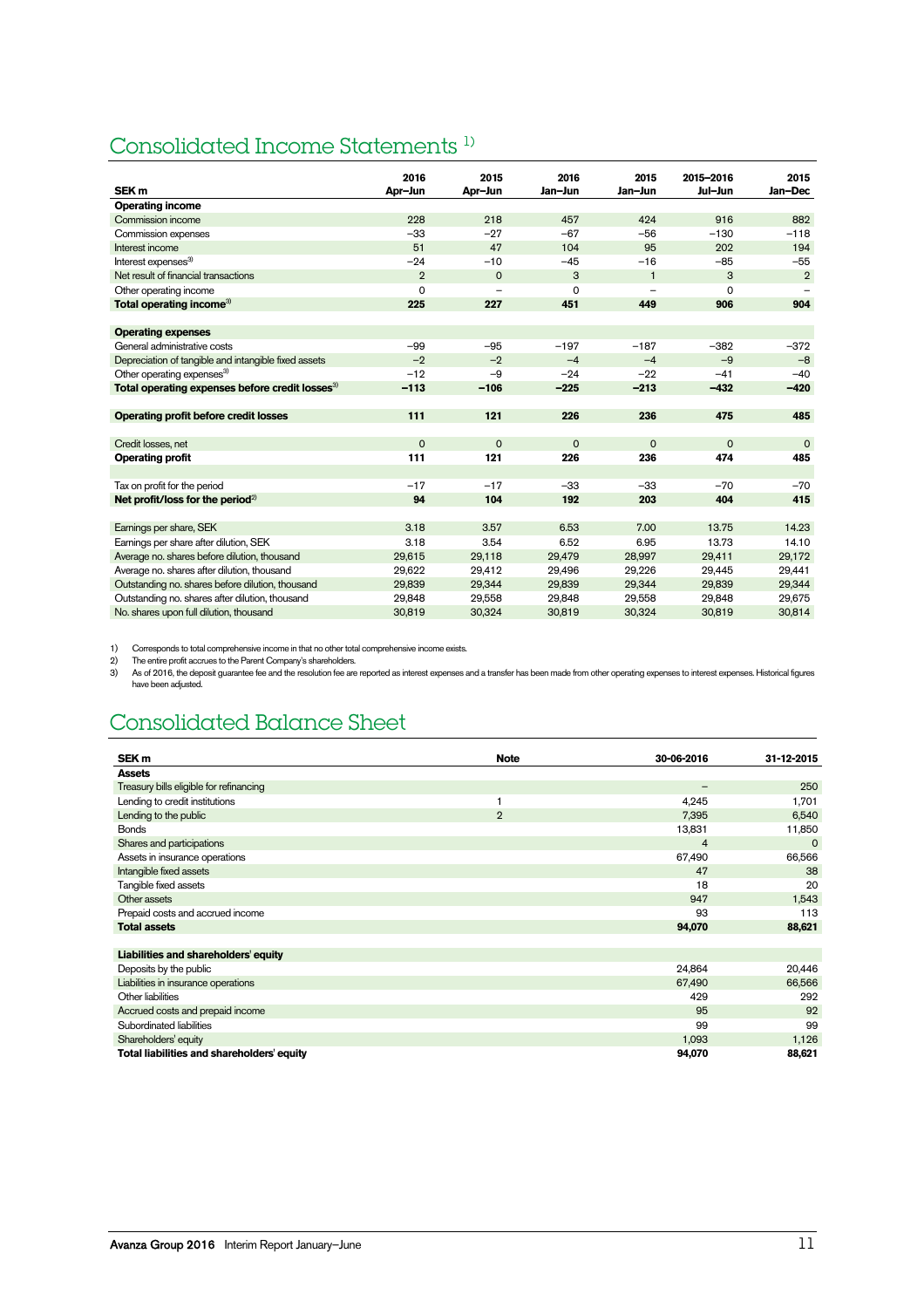# Changes in the Group's shareholders' equity

|                                                                  | 2016    | 2015    | 2015    |
|------------------------------------------------------------------|---------|---------|---------|
| SEK <sub>m</sub>                                                 | Jan-Jun | Jan-Jun | Jan-Dec |
| Shareholders' equity at the beginning of the period              | 1.126   | 815     | 815     |
| Dividend paid                                                    | $-308$  | $-202$  | $-202$  |
| Excercise of share warrants                                      | 83      |         | 93      |
| Warrants issue                                                   |         | 93      | 5       |
| Net profit/loss for the period (also total comprehensive income) | 192     | 203     | 415     |
| Shareholders' equity at the end of the period                    | 1.093   | 909     | 1.126   |

There are no minority shareholdings included in the shareholders' equity.

# Consolidated Cash Flow Statements

| SEK <sub>m</sub>                                                | 2016<br>Apr-Jun | 2015<br>Apr-Jun | 2016<br>Jan-Jun | 2015<br>Jan-Jun |
|-----------------------------------------------------------------|-----------------|-----------------|-----------------|-----------------|
| Cash flow from operating activities before changes in operating | 365             | $-100$          | 469             | $-11$           |
| activities' assets and liabilities                              |                 |                 |                 |                 |
| Cash flow from operating activities' assets and liabilities     | 1.972           | 5.168           | 3.872           | 7.986           |
| Cash flow from investment operations                            | $-845$          | $-2.387$        | $-1.743$        | $-4.829$        |
| Cash flow from financial operations                             | $-225$          | 93              | $-225$          | $-109$          |
| Cash flow for the period                                        | 1.267           | 2.774           | 2.373           | 3,037           |
|                                                                 |                 |                 |                 |                 |
| Liquid assets at the beginning of the period <sup>1)</sup>      | 2.706           | 4.046           | 1.599           | 3.783           |
| Liquid assets at the end of the period <sup>1)</sup>            | 3.972           | 6.820           | 3.972           | 6.820           |

1) Liquid assets are defined as lending to credit institutions excluding pledged assets. At the end of the period SEK 273 million (SEK 758m) of consolidated liquid assets are pledged as collaterals.

# Parent Company Income Statement

| SEK <sub>m</sub>                                   | 2016<br>Jan-Jun | 2015<br>Jan-Jun |
|----------------------------------------------------|-----------------|-----------------|
| <b>Operating expenses</b>                          |                 |                 |
| Administration expenses                            | $-3$            | $-5$            |
| Other operating expenses                           | $-3$            | $-3$            |
| <b>Operating profit/loss</b>                       | -6              | $-8$            |
|                                                    |                 |                 |
| <b>Profit/loss from financial investments</b>      |                 |                 |
| Profit/loss from participations in Group companies |                 | $\overline{2}$  |
| Interest income and similar items                  | $\Omega$        |                 |
| Profit/loss before tax                             | -6              | -6              |
|                                                    |                 |                 |
| Tax on profit for the period                       |                 |                 |
| Net profit/loss for the period                     | $-5$            | -5              |
|                                                    |                 |                 |

# Parent Company Balance Sheets

| 31-12-2015  |
|-------------|
|             |
| 409         |
| 378         |
| $\mathbf 0$ |
| 787         |
|             |
|             |
| 779         |
| 8           |
| 787         |
|             |

1) Of which receivables from subsidiaries SEK 143 million (SEK 0 m).

# Accounting principles

The Interim Report for the Group has been prepared in accordance with IAS 34 Interim Reporting, the Swedish Annual Accounts Act for Credit Institutions and Securities Companies and with the guidelines and general advice issued by the Swedish Financial Supervisory Authority concerning the annual accounts of credit institutions and securities companies (FFFS 2008:25). The Interim Report for the Parent Company has been prepared in accordance with the provisions of the Swedish Annual Accounts Act. Furthermore, the Swedish Financial Reporting Board's recommendation accounting for legal entities (RFR 2) has been applied. As of 2016 the fee for the government's deposit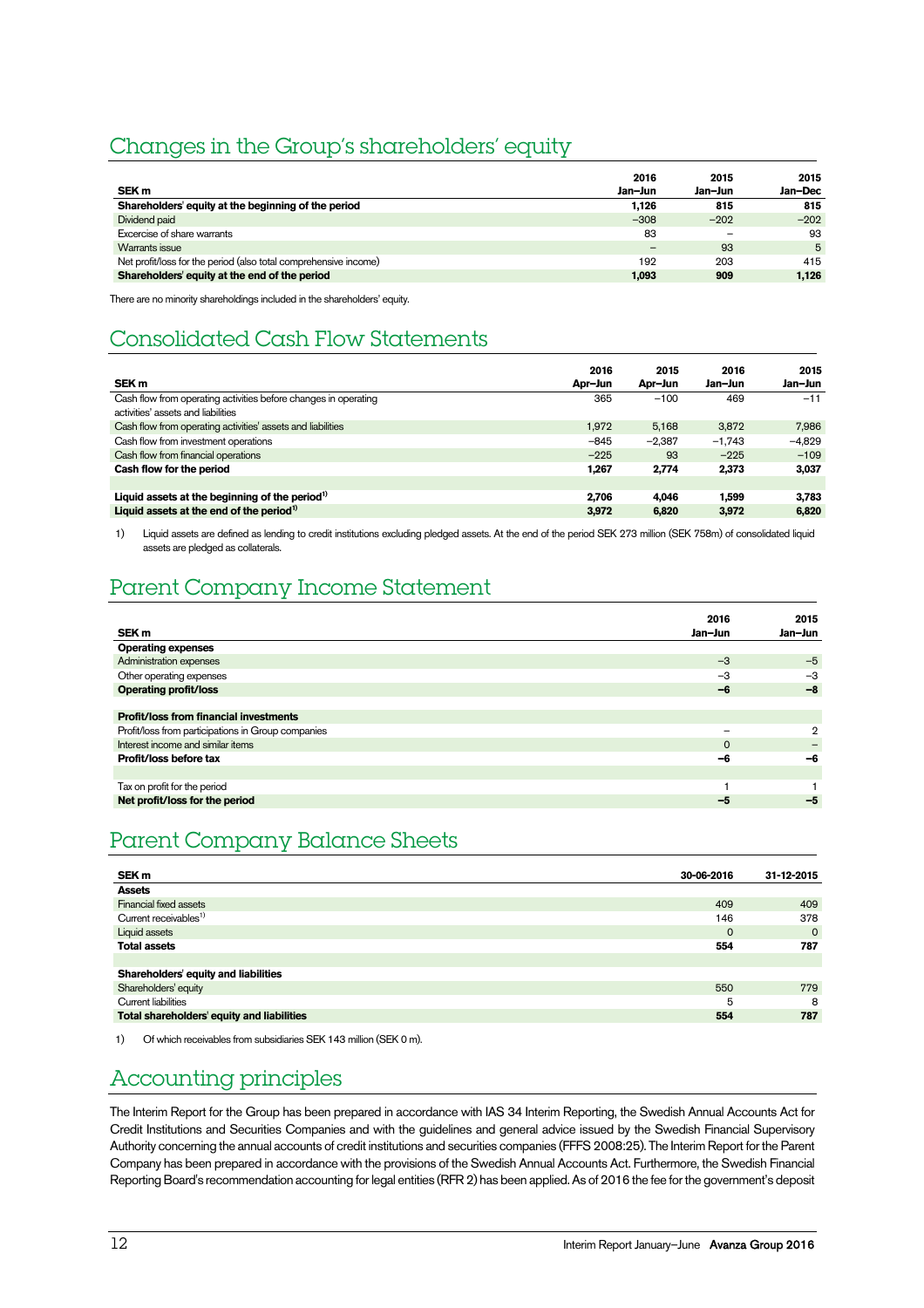guarantee scheme and resolution fee are reclassified from other operating expenses to net interest income. Accounting principles and calculation methods for both the Group and the Parent Company remain otherwise unchanged from those applied in the 2015 Annual Report.

The information on pages 1-10 is an integrated part of this interim report.

### **Notes**

### **NOTE 1 LENDING TO CREDIT INSTITUTIONS**

Client fund receivables, attributable to banking business, amount as of 30 June 2016 to SEK 1,182 million (SEK 1,086m as of 31 December 2015) which are reported net against client fund payables of SEK 1,182 million (SEK 1,086m as of 31 December 2015).

### **NOTE 2 LENDING TO THE PUBLIC**

Lending to the public is reported after deduction for confirmed and anticipated credit losses. As per 30 June 2016 anticipated credit losses amounted to SEK 8 million (SEK 8m as of 31 December 2015).

SEK 781 million (SEK – m as of 31 December 2015) of lending to the public as of 30 June 2016 are covered in their entirety by cash and cash equivalents pledged on endowment insurance accounts. This portion of the lending does not impact the net interest income, as the interest on deposits is the same as the lending rate. The remaining part of lending to the public totaled SEK 6,614 million, of which SEK 3,592 million (SEK 3,821m as of 31 December 2015) with collateral in the form of securities and SEK 3,021 million (SEK 2,719m as of 31 December 2015) with collateral in the form of houses and tenant-owned apartments. Regarding mortgage loans as of 30 June 2016 SEK 3,868 million (SEK 3,333m as of 31 December 2015) has been granted, implying that the commitment for granted, undisbursed mortgage loans amounts to SEK 847 million (SEK 614m as of 31 December 2015).

### **NOTE 3 FINANCIAL INSTRUMENTS**

Classification of financial instruments

| 30-06-2016, SEK m                   | <b>Financial instruments</b><br>ed at fair value via Income<br><b>Statement</b> | <b>Investments</b><br>held to maturity | Loan<br>receivables<br>and accounts<br>receivable | <b>Other</b><br>financial<br>liabilities | Non-financial<br><b>instruments</b> | Total  |
|-------------------------------------|---------------------------------------------------------------------------------|----------------------------------------|---------------------------------------------------|------------------------------------------|-------------------------------------|--------|
| <b>Assets</b>                       |                                                                                 |                                        |                                                   |                                          |                                     |        |
| Lending to credit institutions      | $\qquad \qquad$                                                                 | $\qquad \qquad$                        | 4,245                                             | $\overline{\phantom{0}}$                 | -                                   | 4,245  |
| Lending to the public               | $\overline{\phantom{0}}$                                                        | $\qquad \qquad$                        | 7,395                                             | $\overline{\phantom{0}}$                 | -                                   | 7,395  |
| <b>Bonds</b>                        |                                                                                 | $13,831^{1}$                           | $\overline{\phantom{0}}$                          | -                                        | -                                   | 13,831 |
| Shares and participations           | 4                                                                               | $\qquad \qquad$                        | $\overline{\phantom{0}}$                          | $\overline{\phantom{0}}$                 | -                                   | 4      |
| Assets in insurance operations      | 67,490                                                                          | $\overline{\phantom{m}}$               | -                                                 | -                                        | -                                   | 67,490 |
| Intangible assets                   | $\overline{\phantom{0}}$                                                        | $\overline{\phantom{0}}$               | $\overline{\phantom{0}}$                          | $\overline{\phantom{0}}$                 | 47                                  | 47     |
| Tangible assets                     | $\qquad \qquad$                                                                 | $\overline{\phantom{m}}$               |                                                   | -                                        | 18                                  | 18     |
| Other assets                        |                                                                                 |                                        | 206                                               |                                          | 741                                 | 947    |
| Prepaid costs and accrued income    | -                                                                               | 27                                     | 48                                                | -                                        | 18                                  | 93     |
| <b>Total assets</b>                 | 67,494                                                                          | 13,858                                 | 11,894                                            | -                                        | 824                                 | 94,070 |
|                                     |                                                                                 |                                        |                                                   |                                          |                                     |        |
| <b>Liabilities</b>                  |                                                                                 |                                        |                                                   |                                          |                                     |        |
| Deposits by the public              |                                                                                 | $\overline{\phantom{m}}$               | $\qquad \qquad -$                                 | 24,864                                   | -                                   | 24,864 |
| Liabilities in insurance operations | 67,490                                                                          | $\qquad \qquad$                        |                                                   |                                          |                                     | 67,490 |
| Other liabilities                   | -                                                                               | $\qquad \qquad \blacksquare$           | $\overline{\phantom{m}}$                          | 428                                      |                                     | 429    |
| Accrued costs and prepaid income    | $\overline{\phantom{0}}$                                                        |                                        | $\qquad \qquad$                                   | 47                                       | 48                                  | 95     |
| Subordinated liabilities            | $\overline{\phantom{0}}$                                                        | -                                      |                                                   | 99                                       |                                     | 99     |
| <b>Total liabilities</b>            | 67,490                                                                          |                                        | -                                                 | 25,438                                   | 49                                  | 92,977 |

1) The fair value amounts to SEK 13,827 million, of which SEK 13,827 million is attributed to Level 1 and SEK – million to Level 2 in the hierarchy for fair value. The valuation principles are the same as for similar instruments that are reported at fair value in the balance sheet.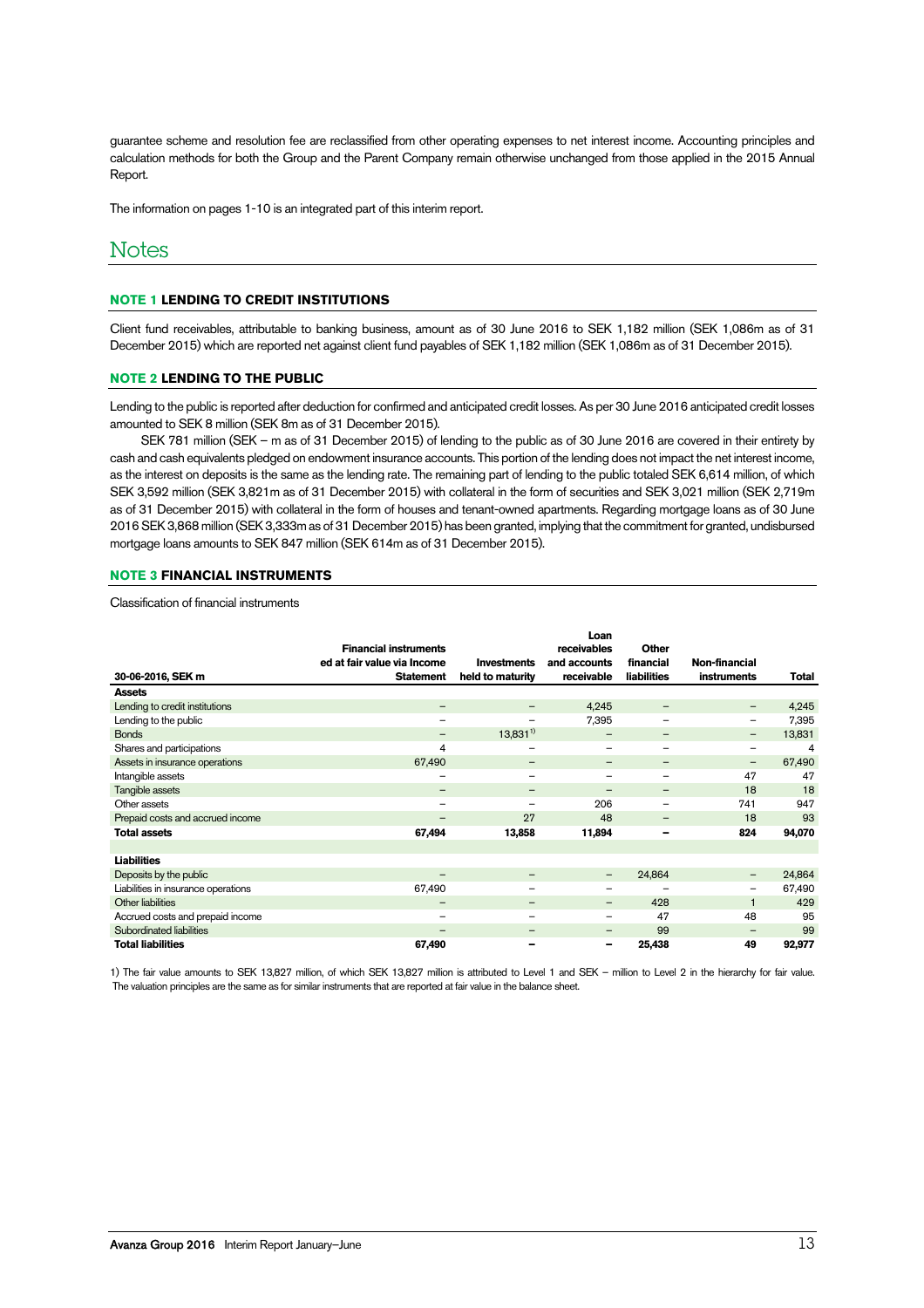#### **Financial instruments valued at fair value**

| 30-06-2016, SEK m                                           | Level 1                  | Level <sub>2</sub>       | Level <sub>3</sub> | <b>Total</b> |
|-------------------------------------------------------------|--------------------------|--------------------------|--------------------|--------------|
| <b>Assets</b>                                               |                          |                          |                    |              |
| Equities                                                    | 35,761                   | $\circ$                  | $\mathbf{0}$       | 35,761       |
| Fund units                                                  | 1.263                    | 19,996                   | -                  | 21,259       |
| Bonds and other interest-bearing securities                 | 14,710                   | 354                      | -                  | 15,064       |
| Other securities                                            | 154                      | 166                      | $\qquad \qquad$    | 320          |
| Liquid assets                                               | $\overline{\phantom{m}}$ | $\overline{\phantom{0}}$ |                    | 8,917        |
| <b>Total assets</b>                                         | 51,888                   | 20,516                   | 0                  | 81,321       |
|                                                             |                          |                          |                    |              |
| <b>Liabilities</b>                                          |                          |                          |                    |              |
| Liabilities in insurance operations (investment agreements) | $\overline{\phantom{m}}$ | 67,490                   | $\qquad \qquad -$  | 67,490       |
| <b>Total liabilities</b>                                    | -                        | 67,490                   |                    | 67,490       |

### Fair value

In the case of financial instruments reported at accrued acquisition cost, incurring variable interest, or with short maturities, the reported value and fair value are equal. The fair value of those financial instruments reported at fair value via the Income Statement, primarily Assets in the insurance operations, is determined as shown below.

During the period, no transfers between the levels have taken place. Pension and insurance customers (assets in the insurance operations) are, in principle, only permitted to hold securities traded on a regulated market or a multilateral trading facility (MTF), investment funds or securities on unlisted securities markets managed electronically by Avanza.

### Financial assets valued at fair value via the Income Statement

The majority of the securities in this category, primarily comprising Assets within the insurance operations, comprise listed securities and the fair value is determined by using the official bid rate on the closing date. The fair value of securities without an active market is determined, initially, by obtaining pricing information from operators who quote daily prices, mainly the net asset values quoted by the fund companies, where the issuer values every individual security, and secondarily, by assessing the most recently completed market transaction between two mutually independent parties.

Changes in the value of assets in the insurance operations correspond to changes in the value of liabilities in the insurance operations and the net result is, therefore, zero.

Financial assets valued at fair value are classified through the use of a hierarchy for fair value that reflects the significance of the input data used in the valuations. The hierarchy contains the following levels:

- □ Level 1 Quoted prices (unadjusted) on active markets for identical assets or liabilities. The majority of the shares pertaining to the insurance operations are included in this category.
- Level 2 Input data other than the quoted prices included in Level 1, but which are observable for assets or liabilities, either directly (i.e. as prices) or indirectly (i.e. derived from prices). Funds (not traded on a stock exchange) are included in this category. Liabilities in the insurance operations are included in this category as the value of the entire balance sheet item is indirectly related to the value of the assets in the insurance operations.
- □ Level 3 Input data from the asset or liability in question that is not based on observable market data (non-observable input data).

The level of the hierarchy for fair values where the valuation at fair value is categorized in its entirety shall be determined on the basis of the lowest level of input data of significance to the valuation at fair value in its entirety.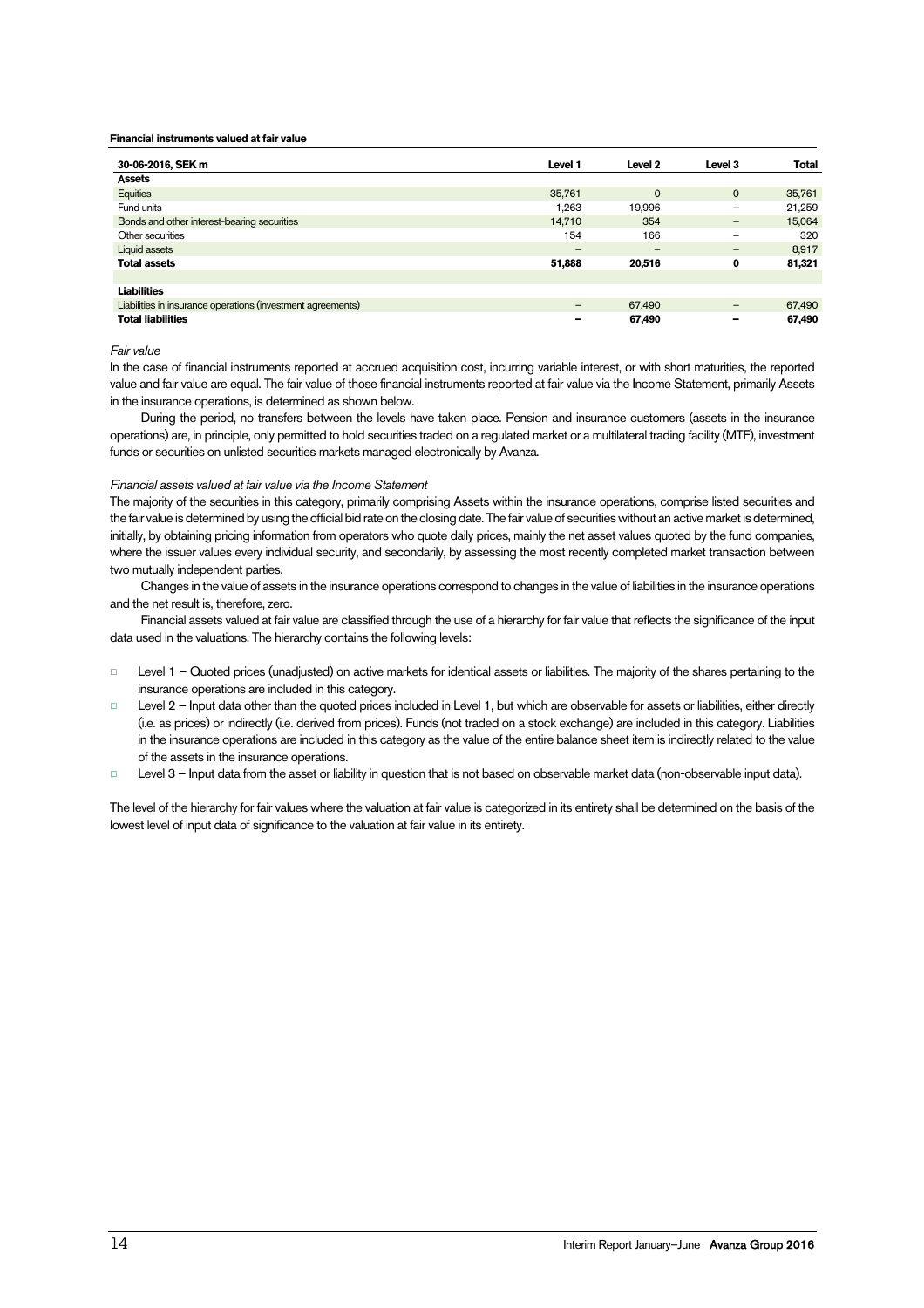### **NOTE 4 CAPITAL REQUIREMENT FOR THE FINANCIAL CONGLOMERATE**

| SEK <sub>m</sub>                                                                 | 30-06-2016 | $31 - 12 - 2015$ <sup>1)</sup> |
|----------------------------------------------------------------------------------|------------|--------------------------------|
| <b>Capital base</b>                                                              |            |                                |
| Shareholders' equity, the Group                                                  | 1,093      | 1,126                          |
| Less profits that are not audited                                                | $-192$     |                                |
| Determined dividend                                                              |            | $-308$                         |
| Shareholders' equity, financial conglomerate                                     | 901        | 818                            |
| Additional                                                                       |            |                                |
| Solvency capital (NPV)                                                           | 2,133      | 1,266                          |
| Subordinated bond                                                                | 93         | 78                             |
| Less                                                                             |            |                                |
| Intangible fixed assets                                                          | $-48$      | $-38$                          |
| Deferred tax receivables                                                         | $-2$       | $-1$                           |
| <b>Total capital base</b>                                                        | 3,077      | 2,083                          |
|                                                                                  |            |                                |
| Capital base per sector                                                          |            |                                |
| Capital requirement for regulated units in the insurance sector                  | 2,415      | 1,430                          |
| Capital requirement for regulated units within the banking and securities sector | 662        | 653                            |
| <b>Total capital base</b>                                                        | 3,077      | 2,083                          |
|                                                                                  |            |                                |
| Capital requirement per sector                                                   |            |                                |
| Capital requirement for requlated units in the insurance sector                  | 1,342      | 791                            |
| Capital requirement for regulated units within the banking and securities sector | 617        | 458                            |
| of which additional buffer requirement                                           | 187        | 137                            |
| of which additional Pillar 2 requirement                                         | 47         | 11                             |
| <b>Total capital requirement</b>                                                 | 1,959      | 1,249                          |
|                                                                                  |            |                                |
| <b>Capital surplus</b>                                                           | 1,118      | 834                            |
|                                                                                  |            |                                |
| <b>Capital base/Capital requirement</b>                                          | 1.57       | 1.67                           |

1) The figures of 31-12-2015 have been restated compared with The Annual Report 2015 in order to be comparable with numbers of 30-06-2016, which are adjusted to the new Solvency 2 rules that took effect on 1 January 2016.

The above table refers to the financial conglomerate, including Avanza Bank Holding AB (publ) and all of its subsidiary companies. The financial conglomerate's capital base and capital requirement have been calculated using the consolidation method.

When calculating the capital base during the course of an ongoing year, audited profits only are included in the calculations. If the profit for the period has been audited, adjustments are made for the assumed or proposed dividend. Assumed dividend refers to the current period and the proposed dividend is dividend proposed by the Board of Directors to the Annual General Meeting for the full financial year.

When the new Solvency 2 rules took effect on 1 January 2016, insurance became the largest sector. Previously, banking and securities had been the largest sector. As a result of the new solvency rules, a line has been added to the above table for solvency capital (NPV), which refers to the estimated future present value of the insurance company Avanza Pension's profits generated from policyholders' capital. The capital requirements for regulated units in the insurance sector include the estimated Solvency Capital Requirement (SCR), which is affected by policyholders' assets.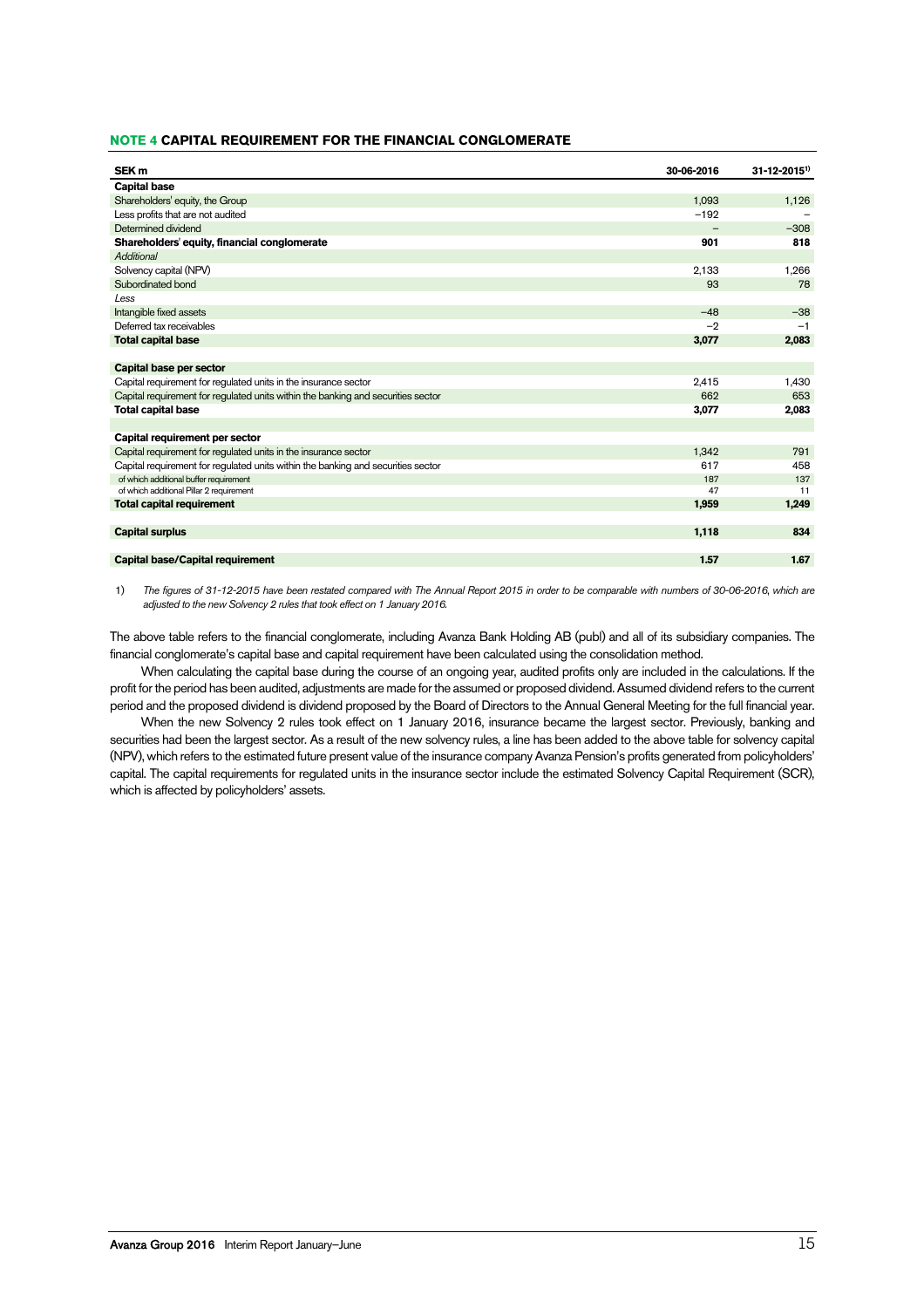### **NOTE 5 CAPITAL BASE AND CAPITAL REQUIREMENT IN THE CONSOLIDATED SITUATION**

In accordance with the European capital requirements regulation (CRR), Avanza's consolidated situation refers to Avanza Bank Holding AB (publ) and the subsidiaries Avanza Bank AB (publ) and Avanza Fonder AB. The capital requirements reported in this note refer to Pillar 1, Pillar 2 and additional buffer requirements, according to the capital adequacy rules in effect at the time.

| <b>Consolidated situation, SEK m</b>                                                        | 30-06-2016  | 31-12-2015   |
|---------------------------------------------------------------------------------------------|-------------|--------------|
| <b>Tier 1 capital</b>                                                                       |             |              |
| Shareholders' equity, the Group                                                             | 1,093       | 1,126        |
| Less profits that are not audited                                                           | $-192$      |              |
| Determined dividend                                                                         |             | $-308$       |
| Equity not part of the consolidated situation                                               | $-100$      | $-100$       |
| Equity, consolidated situation (adjusted for determined dividend)                           | 801         | 718          |
|                                                                                             |             |              |
| Deducted items:                                                                             |             |              |
| Intangible assets                                                                           | $-48$       | $-38$        |
| Deferred taxes                                                                              | $-2$        | $-1$         |
| Avanza Bank Holding AB:s holding in Försäkringsaktiebolaget Avanza Pension                  | $-39$       | $-39$        |
| Common equity tier 1 capital                                                                | 712         | 640          |
|                                                                                             |             |              |
| Subordinated bond                                                                           | 93          | 78           |
|                                                                                             | 93          | 78           |
| <b>Tier 2 capital</b>                                                                       |             |              |
|                                                                                             | 805         | 718          |
| Total capital base                                                                          |             |              |
|                                                                                             |             |              |
| Capital requirement                                                                         |             |              |
| Credit risk according to standardised approach                                              | 293         | 234          |
| Market risks                                                                                | 1           | $\mathbf 0$  |
| Settlement risk                                                                             | $\mathbf 0$ | $\mathbf 0$  |
| Operational risk                                                                            | 80          | 80           |
| <b>Capital requirement</b>                                                                  | 374         | 314          |
|                                                                                             |             |              |
| <b>Risk exposure amount</b>                                                                 |             |              |
| Credit risk according to standardised approach                                              | 3,670       | 2,929        |
| of which Institutions                                                                       | 848         | 340          |
| of which Corporates<br>of which Households                                                  | 32<br>216   | 27<br>163    |
| of which Collateral in real estate                                                          | 1,057       | 952          |
| of which Covered bonds                                                                      | 1,313       | 1,103        |
| of which Other items                                                                        | 204         | 344          |
| Market risks                                                                                | 8           | $\mathbf{1}$ |
| Settlement risk                                                                             | 0           | 0            |
| Operational risk                                                                            | 995         | 995          |
| Total risk exposure amount                                                                  | 4,673       | 3,925        |
|                                                                                             |             |              |
| <b>Capital ratios and buffers</b>                                                           |             |              |
| Common equity tier 1 ratio, %                                                               | 15.2        | 16.3         |
| Tier 1 ratio, %                                                                             | 15.2        | 16.3         |
| Total capital ratio, %                                                                      | 17.2        | 18.3         |
|                                                                                             |             |              |
| Capital base in relation to capital requirement                                             | 2.15        | 2.29         |
|                                                                                             |             |              |
| Institution-specific buffer requirement, %                                                  | 4.0         | 3.5          |
| of which capital conservation buffer requirement, %                                         | 2.5         | 2.5          |
| of which countercycical buffer, %                                                           | 1.5         | 1.0          |
| Total capital requirement including buffer requirement, %                                   | 12.0        | 11.5         |
| Common equity tier 1 capital available for use as a buffer, %                               | 10.7        | 11.8         |
| Capital surplus after buffer requirement remaining to cover additional Pillar 2 requirement | 244         | 267          |
| Additional Pillar 2 requirement                                                             | 47          | 11           |
| Capital surplus after buffer requirement and Pillar 2                                       | 197         | 256          |
|                                                                                             |             |              |

Information is only provided regarding the buffer requirements which have come into force.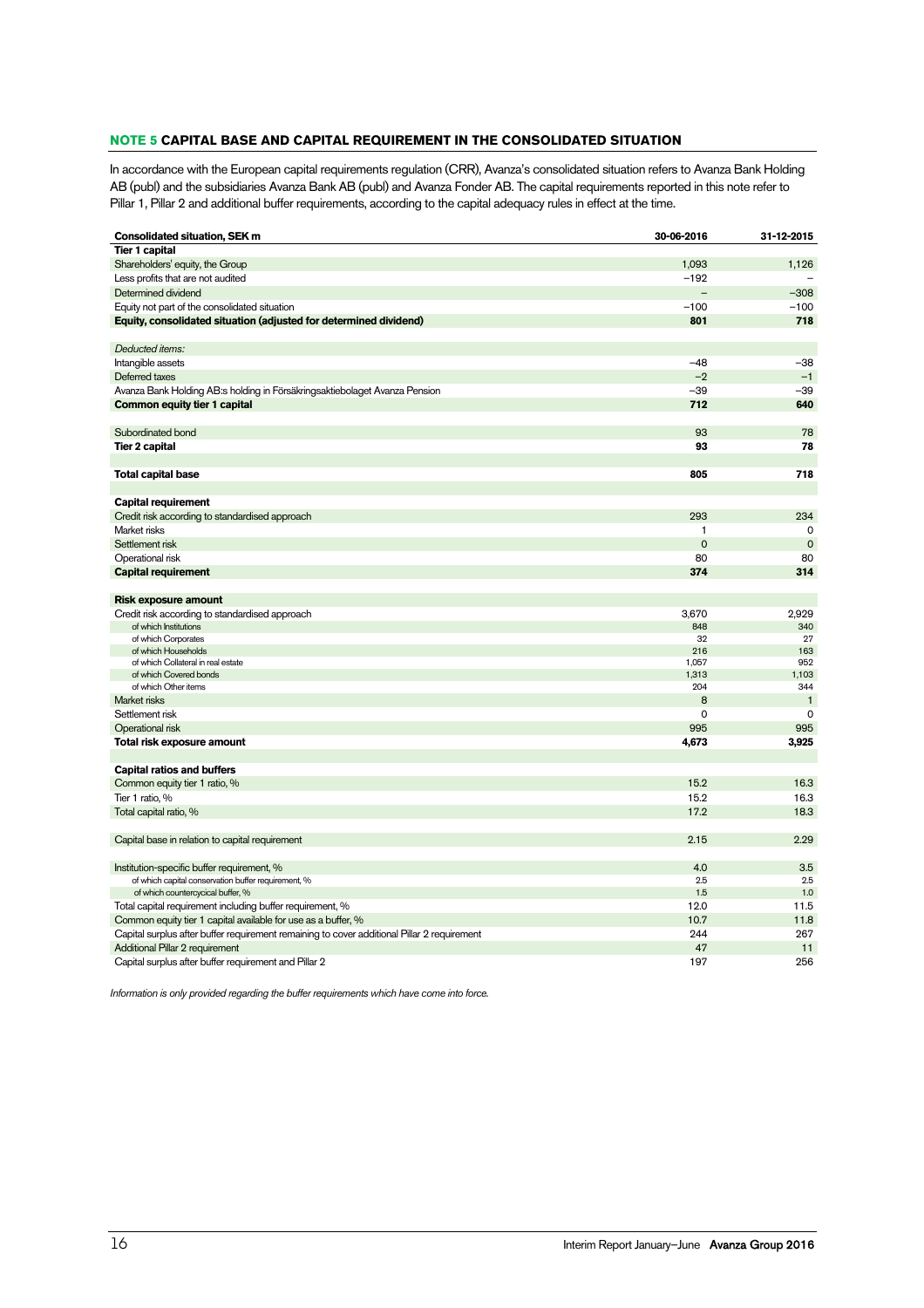The Board of Directors and the Acting CEO ensures that the Interim Report gives a fair overview of the Company and Group activities, balance and results, and describes the material risks and uncertainties that the company and the companies of the Group is facing.

Stockholm, 13 July 2016

Sven Hagströmer Chairman of the Board

Sophia Bendz Jonas Hagströmer Birgitta Klasén Member of the Board

Mattias Miksche Hans Toll Jacqueline Winberg Member of the Board

> Henrik Källén Acting CEO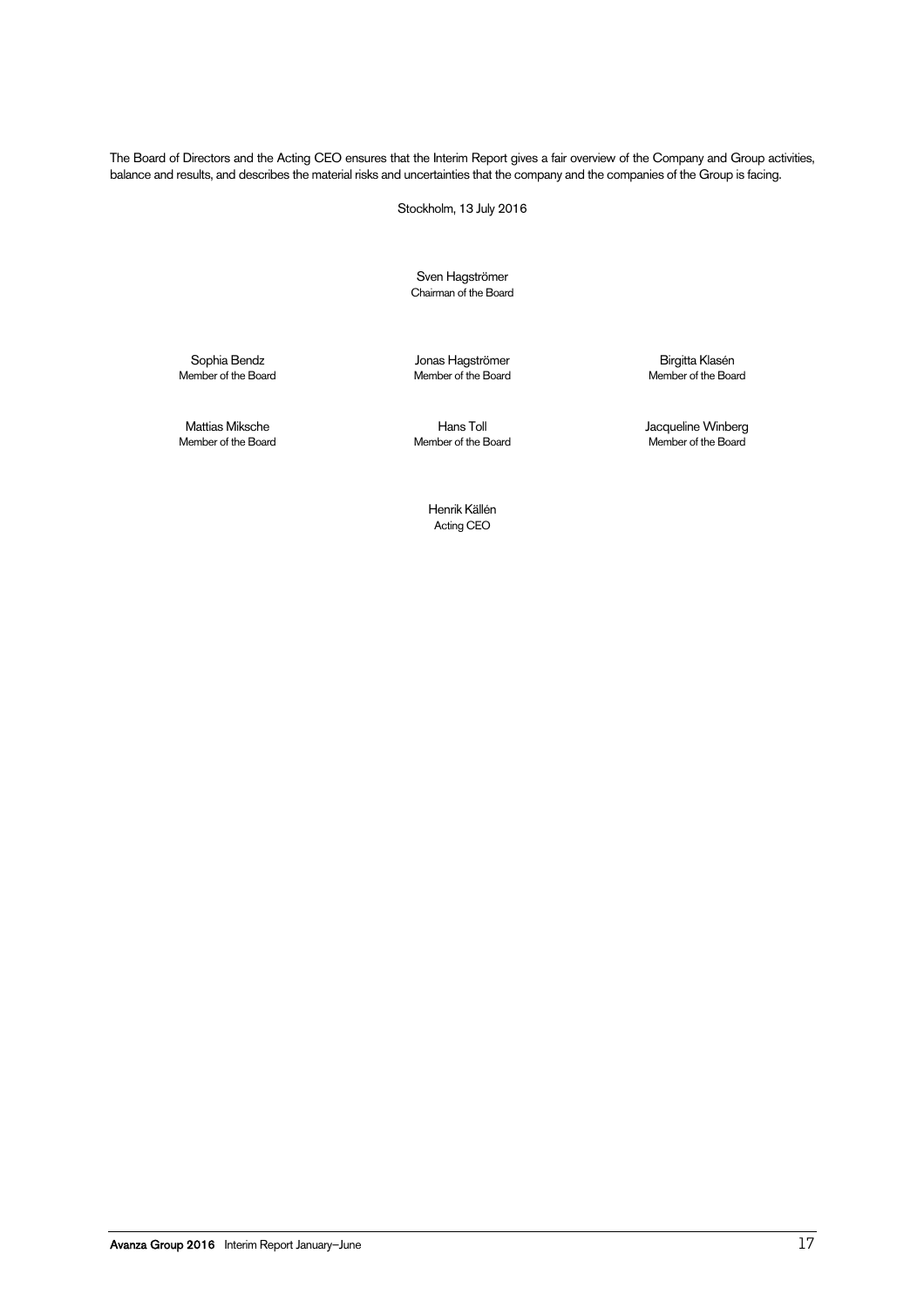### **For additional information**







Henrik Källén, Acting CEO Telephone: +46 (0) 70 861 80 25

Birgitta Hagenfeldt, CFO Telephone: +46 (0)73 661 80 04

Sofia Svavar, Head of IR Telephone: +46 (0)8 409 420 17

This information is information that Avanza Bank Holding AB (publ) is obliged to make public pursuant to the EU Market Abuse Regulation and the Securities Markets Act. The information was submitted for publication, through the agency of the contact person set out above, at 08.15 (CEST) on 13 July 2016.

A webcast presentation will be held by Henrik Källén, Acting CEO and Birgitta Hagenfeldt, CFO on 13 July 2016 at 10.00 (CEST). The presentation will be held in English and there will be opportunities to ask questions. The presentation can be followed at avanza.se/ir. Phone number for participants:

- □ Sweden +46 (0)8 505 564 74
- □ UK +44 20 336 453 74
- □ US +1 855 753 22 30

This report has not been subject to review by the company's auditors.

Avanza also publishes an Excel document containing its financial history. The information is provided in English and is updated quarterly. The document can be accessed at avanza.se/keydata.

This Interim Report is published in Swedish and English. In the event of any difference between the English version and the Swedish original, the Swedish version shall prevail.

### **Contact information**

Visiting address: Regeringsgatan 103, Stockholm Postal address: Box 1399, SE-111 93 Stockholm Telephone: +46 (0)8 562 250 00 Corp. Identity no: 556274-8458 Registered office: Stockholm Website: avanza.se Corporate web: avanza.com

### **Financial calendar**

Interim Report January – September 2016 18 October 2016 Preliminary Financial Statement 2016 19 January 2017